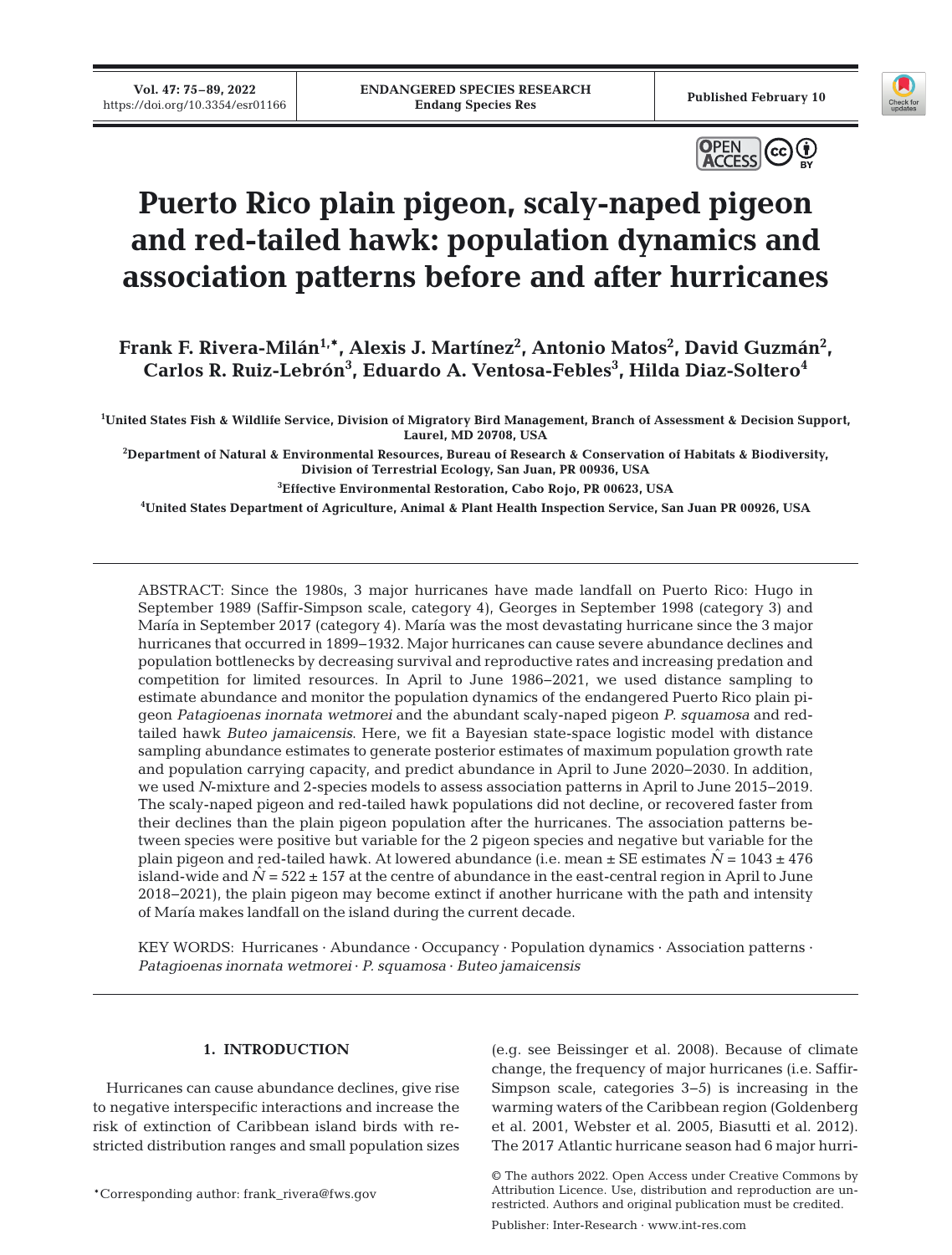canes, including Irma and María, which at maximum intensities reached category 5, with winds exceeding 252 km h−1 (US National Oceanic & Atmospheric Administration 2020). On 6 September 2017, Hurricane Irma passed about 100 km off the northeast coast of Puerto Rico, bringing as much as 300 mm of rainfall and category 2 winds in the range of 155−177 km h−1 affecting mostly the northeastern and east-central regions (US National Oceanic and Atmospheric Administration 2020). Two weeks later, Hurricane María made landfall as a category 4, with as much as 1500 mm of rainfall and winds in the range of 209− 251 km h<sup>-1</sup> affecting the whole island (US National Oceanic and Atmospheric Administration 2020).

The most evident direct effect of hurricanes on Caribbean island forests is structural vegetation damage from heavy rains and high-speed winds (Boose et al. 2004, Uriarte et al. 2019, Hall et al. 2020). However, the widespread reduction of vegetation cover from up rooted trees, stem breaks and defoliation can limit food supplies during extended periods of time (e.g. see Wunderle 1995, their Fig. 3), particularly for fruitand seed-eating birds, such as the endangered Puerto Rico plain pigeon *Patagioenas inornata wet morei*. Reduced vegetation cover and limited food supplies, in turn, can cause abundance declines and population bottlenecks by decreasing decreasing survival and reproductive rates and increasing predation and competition for limited resources (e.g. see Beissinger et al. 2008, their Figs. 5 & 8).

Habitat loss and degradation from agriculture, predation and competition in remaining forest fragments, hunting and the effects of hurricanes San Ciriaco (category 4) in 1899, San Felipe (category 5) in 1928, San Ciprián (category 4) in 1932 and Betsy (category 3) in 1956, may have caused the plain pigeon population bottleneck during the 1920s− 1970s (Wetmore 1916, Danforth 1931, Koenig 1953, Pérez-Rivera 1978, Wiley 1985, Miyamoto et al. 1994, Boose et al. 2004). Because of the discovery of a small number of individuals in the east-central region of the island, the US Fish and Wildlife Service listed the plain pigeon as endangered in 1970 (USFWS 1982). Captive breeding was conducted during 1983−2001, with the collaboration of state and federal government agencies and the University of Puerto Rico at Humacao Campus, but reintroduction efforts were mostly unsuccessful for a variety of reasons, including predation by the red-tailed hawk *Buteo jamai censis* (Ruiz-Lebrón et al. 1995, USFWS 2011).

Concerned about the lack of long-term monitoring and reliable abundance estimates, we initiated island-wide columbid and raptor surveys once per year beginning in April to June 1986 (Rivera-Milán 1992, 1995a,b, Rivera-Milán et al. 2003a, 2014, 2016). Since then, we have surveyed columbid and raptor populations annually in April to June, except in 2020 due to the coronavirus pandemic. During that time, 3 major hurricanes have made landfall on Puerto Rico: Hugo (category 4) in September 1989, Georges (category 3) in September 1998 and María (category 4) in September 2017. The plain pigeon population recovered after hurricanes Hugo and Georges (see Rivera-Milán et al. 2016, their Fig. 3). However, because María has been the most devastating hurricane to make landfall on the island since the 3 major hurricanes that occurred in 1899−1932 (Boose et al. 2004, Uriarte et al. 2019, Hall et al. 2020), we expected plain pigeon abundance to decline below the lowest estimate since monitoring started, which had occurred in April to June 1990 (Rivera-Milán et al. 2016). Here, we used distance sampling to (1) estimate plain pigeon, scaly-naped pigeon *P*. *squamosa* and red-tailed hawk abundance island-wide and in the east-central region in April to June 1986−2021, (2) fit a Bayesian state-space logistic model with abundance estimates, (3) generate posterior estimates of maximum population growth rate and population carrying capacity and (4) predict abundance in April to June 2020−2030. We used the Bayesian state-space logistic model to project abundance forward in time to cover a decade, based on the precision of short-term abundance predictions and the time period needed for two 5 yr population status reviews (USFWS 2011, Rivera-Milán et al. 2016). In addition, following recommendations provided in the most recent population status review (USFWS 2011), we repeated the surveys 3 times per year at the centre of abundance of the plain pigeon in the east-central region in April to June 2015−2019. We used *N*mixture and 2-species models to estimate detection, abundance and occupancy, and to assess association patterns in the east-central region before and after hurricanes Irma and María in September 2017.

While the endangered plain pigeon and the abundant scaly-naped pigeon are similar-sized resident congeners that may compete for limited resources (Pérez-Rivera 1978, Rivera-Milán 1996, 2001, Rivera-Milán et al. 2003b, 2014, 2016), the red-tailed hawk is an abundant resident raptor that preys on both pigeon species (Santana C. & Temple 1988, Rivera-Milán 1995b, Ruiz-Lebrón et al. 1995, Vilella & Nimitz 2012, Vilella et al. 2013, Gallardo et al. 2019). Therefore, mainly because of reduced vegetation cover and limited food supplies after the 2017 hurricanes, we expected plain pigeon detection, abun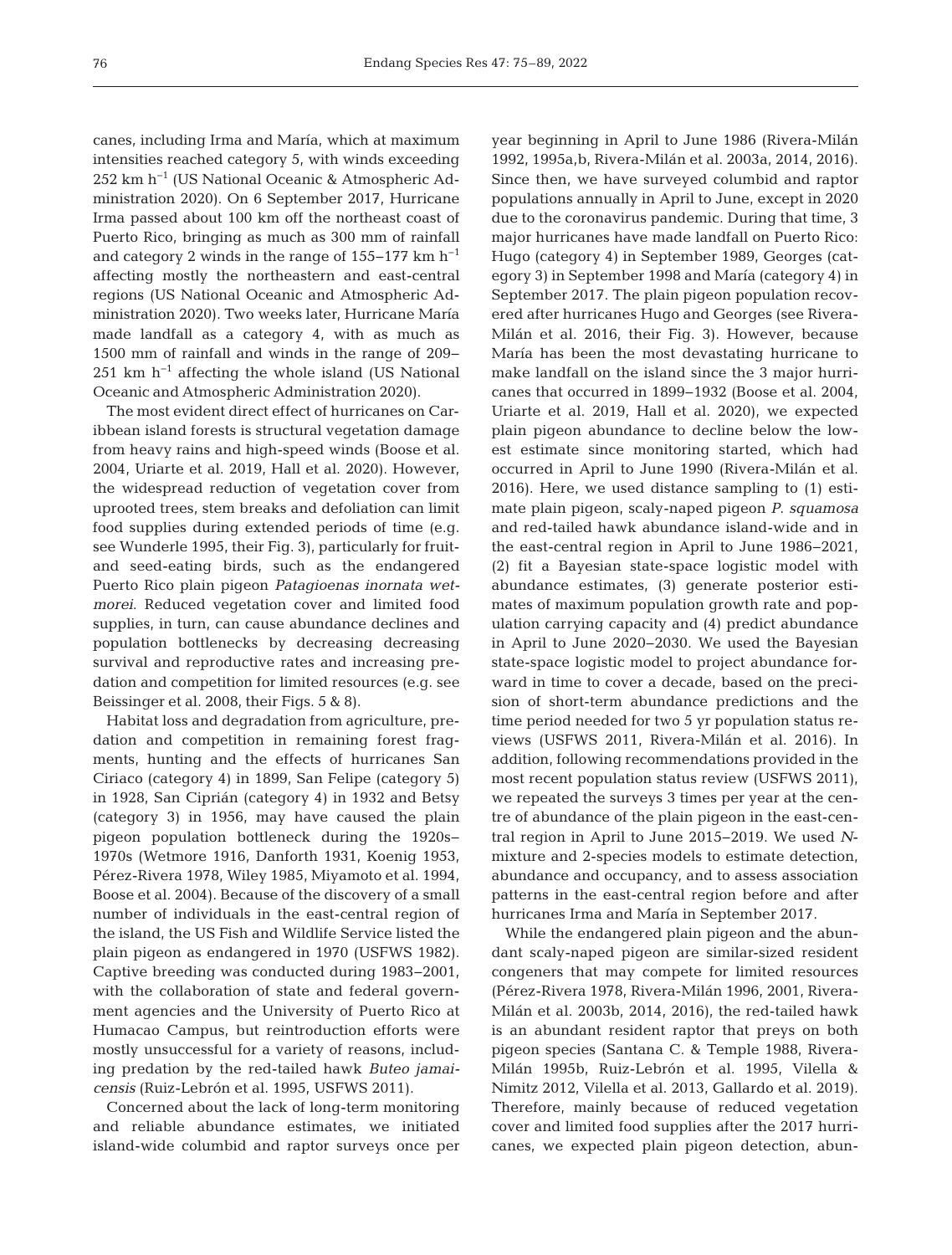dance and occupancy to be negatively associated with the presence and density of the scaly-naped pigeon and red-tailed hawk, resulting in 'detection δ and species  $\varphi$  interaction factors' (sensu MacKenzie et al. 2004, 2006) below what would have been the case under independent coexistence (i.e. pre-hurricane  $\delta$  and  $\varphi = 1$ , post-hurricane  $\varphi$  and  $\delta < 1$ ). However, although predator−prey and competitive interactions may influence community structure and population dynamics (Strong et al. 1984, Begon et al. 1996, Newton 1998), we recognize that alternative explanations about association patterns cannot be excluded with survey-based count data (i.e. pattern does not necessarily relate to process, and correlation or association does not necessarily imply relationship or causation; James & Boecklen 1984, Poling & Hayslette 2006, Cooper et al. 2007). Here, we used the term 'interaction' in a statistical sense, meaning that  $\delta$  and  $\varphi = 1$  would suggest that the 3 species tended to occur independently of each other, based on estimates of detection, abundance and occupancy for the surveyed areas in the east-central region of Puerto Rico in April to June 2015−2019.

# **2. MATERIALS AND METHODS**

## **2.1. Distance sampling**

We surveyed 1400 points island-wide once per year in April to June 1986−2021, including 247 points that were surveyed 3 times per year in the east-central region during 2015−2019 (see Fig. 1 in Rivera-Milán et al. 2016). The surveys covered  $7490 \text{ km}^2$  island-wide and  $1100 \text{ km}^2$  in the east-central region. We did not survey heavily urbanized and industrialized areas or primary roads (e.g. expressways). We located on-road points systematically with random starts along secondary and tertiary roads (e.g. paved and unpaved roads in rural areas). Off-road points were located systematically with random starts at a minimum distance of 200 m from the nearest roads. Minimum distance was 400 m between off-road points and 800 m between on-road points. We used 2-observer teams to meet the following distance sampling assumptions: (1) certain detection of pigeons and hawks at the point centres (i.e.  $g[0] = 1$ ), (2) detection at their initial locations, (3) correct distance measurements and (4) unbiased cluster size estimation (Buckland et al. 2001).

Two observers remained side by side at the point centres for 6 min, with 1 observer mainly recording the data and the other observer mainly measuring the distances to single birds or the geometric centre of

clusters. We defined a cluster as 2 or more individuals of the same species within 10 m of each other, showing similar behaviour (e.g. perching). We used 6 min counts to increase the probability of pigeons and hawks becoming available for detection (e.g. calling). Whenever possible, we measured distances to the nearest metre with rangefinders. However, when we were not able to measure the distances to the nearest metre, distances were measured to the nearest locations and detections were allocated to categories 0− 15, 16−30, 31−45, 46−60, 61−90, 91−120, 121−180, 181−240, 241−340 or 341−440 m (Rivera-Milán et al. 2003a, 2014, 2015, 2016).

We used distances to the nearest metre and category midpoints for the analysis of grouped and ungrouped distance data (Buckland et al. 2001). The second and third distance sampling assumptions (see above) were relaxed with 2 observers operating as a team and the use of distance categories (Buckland et al. 2001, Burnham et al. 2004). Regarding the first and fourth assumptions (see above), it was unlikely that 2 experienced observers missed pigeons or hawks at the point centres during 6 min counts, and detections were mostly of single birds or small clusters during the surveys (Rivera-Milán et al. 2003a, 2014, 2016). Flying pigeons and hawks were not included in density estimates, unless we measured the distances to their initial locations, before any movement. To minimize responsive movement, which usually was away from the point centres, we did not implement a settling period before count initiation. We conducted the surveys during 06:30−10:00 and 15:30−19:00 h. Survey effort accounted for the number of visits per point each year (Buckland et al. 2001).

We modelled detection probability as a function of distance *r* and covariates represented by vector **z** (i.e. *g*[*r*, **z**]; Marques et al. 2007). Density was estimated as:

$$
\hat{D} = \frac{n\overline{s}}{2\pi k \hat{P}(\mathbf{z}_i)}\tag{1}
$$

where  $\hat{D}$  is the number of individuals km<sup>-2</sup>, *n* is the number of single and cluster detections,  $\bar{s}$  is the average cluster size, which was used for density estimation when cluster detection was not size biased, and *k* is the number of points. When cluster detection was size biased, we used the size-bias regression method (Buckland et al. 2001), or included cluster size as a covariate in the models. After exploratory data analysis with distances grouped and ungrouped for each species separated and years separated or combined (Buckland et al. 2001, 2015, Marques et al. 2007), we right-truncated the distance data at *w* = 120 m. Detection probability was estimated as: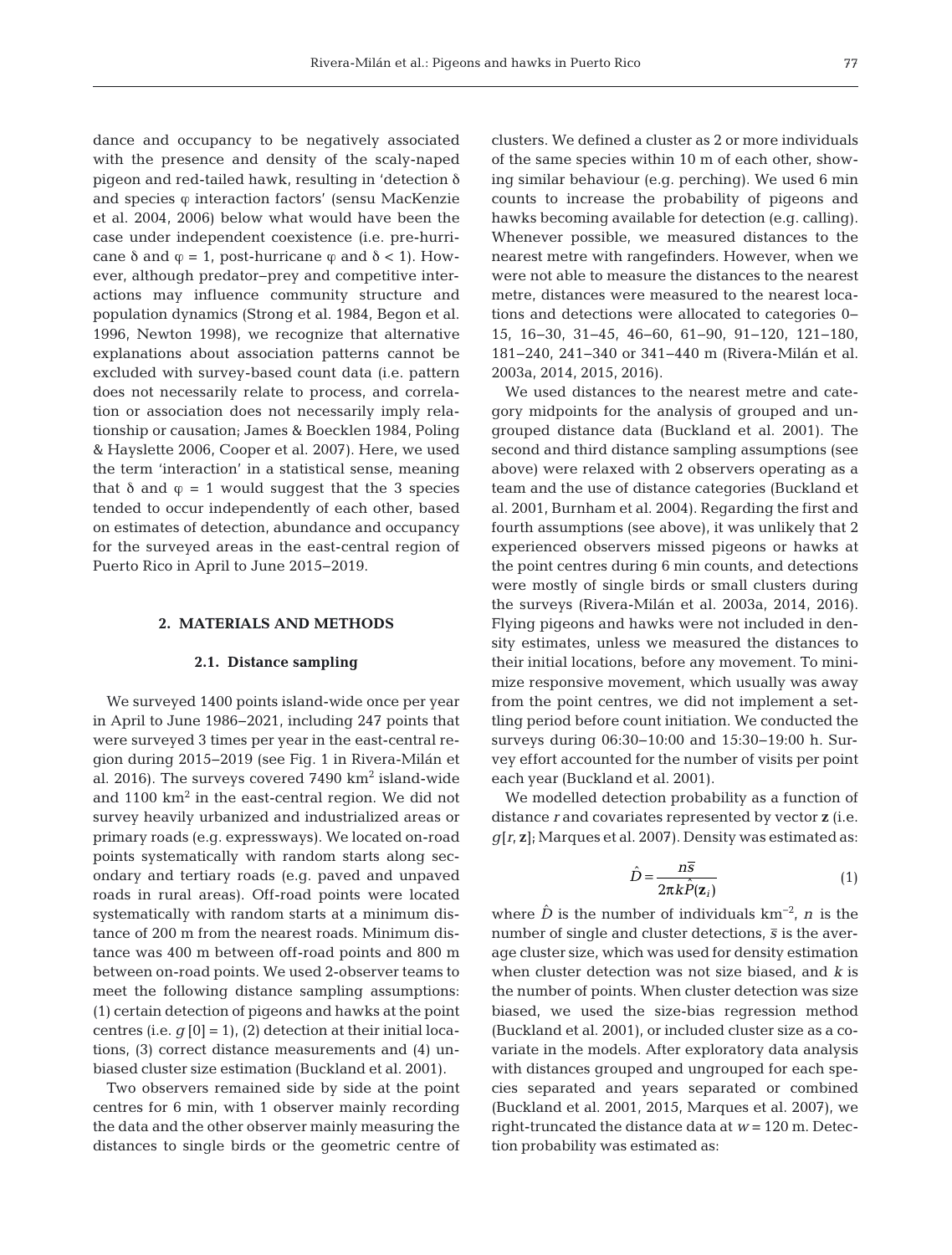$$
\hat{P}(\mathbf{z}_i) = \frac{2}{w^2} \int_0^w r \hat{g}(r, \mathbf{z}_i) dr
$$
 (2)

We estimated population size by extrapolating density estimates from the surveyed area (i.e. *k*π*w*<sup>2</sup> ) to the survey region (i.e.  $\hat{N} = \hat{D} \times A$ , where  $A =$ 7490  $\rm km^2$  island-wide or 1100  $\rm km^2$  for the east-central region). We used nonparametric bootstrapping to estimate detection and abundance standard errors (SEs) (Buckland et al. 2001).

We evaluated the fit of uniform, half-normal and hazard-rate detection models with the Kolmogorov-Smirnov test and Cramer-von Mises family tests (Burnham et al. 2004). Based on minimization of Akaike's information criterion (AIC or AIC corrected for small sample size,  $AIC_{ci}$  Burnham & Anderson 1998) and model flexibility and robustness (Buckland et al. 2001, 2015), we selected the hazard-rate key function without series expansion to explore the effects of the following categorical or continuous covariates: cluster size (≥2 individuals), detection mode  $(0 = 0 - 3)$  min, 1 = visual), detection time  $(0 = 0 - 3)$  min, 1 = 4−6 min), time of day (minutes after 06:30 h and minutes before 19:00 h), point location ( $0 =$  on road,  $1 =$ off road), life zone  $(0 = \text{dry}, 1 = \text{moist}, 2 = \text{wet})$ , 2observer team (11 teams, designated 0−10), month  $(0 = April, 1 = May, 2 = June)$ , year  $(0-34)$  and vertical and horizontal vegetation cover and food availability for the pigeons on trees, shrubs and vines within  $60$  m of the point centres  $(0 =$  open forest canopy and understorey, none with fruits or seeds,  $1 = \text{low}, 2 =$ low-medium,  $3 = \text{medium} - \text{high}$ ,  $4 = \text{high}$ ; or  $0 =$ none–low,  $1 = \text{medium} - \text{high}$ ).

After the 6 min counts, the 2 observers moved around the point centres as much as needed to determine if nearby pigeons or hawks were missed, verify any problematic distance measurements and reach a consensus about vegetation cover and food availability within 60 m. For more information about the diet of the 2 pigeon species, see Pérez-Rivera (1978), Rivera-Milán (1996, 2001) and Rivera-Milán et al. (2003b). We post-stratified the distance data of each species by year (e.g. prehurricane 0 = 2015−2017, post-hurricane 1 = 2018− 2021), vegetation cover and food availability  $(0 =$ none−low, 1 = medium−high), and used the 2 tailed *z*-statistic to test for significant differences (p < 0.05) in detection and density estimates (Buckland et al. 2001). We used the programs DIS-TANCE version 7.3.1 (Thomas et al. 2010) and R version 3.6.3 (R Development Core Team 2020), and the R package 'DISTANCE' version 1.0.2 (Miller et al. 2019). Results are presented as means with bootstrapped SEs.

## **2.2.** *N***-mixture and two-species models**

Based on  $AIC_c$  (Burnham & Anderson 1998), we selected the Poisson-binomial mixture model (Royle & Nichols 2003, Royle 2004, MacKenzie et al. 2006) to estimate detection probability  $P_{ij}$  and abundance  $\lambda$  at 247 points *R* that were surveyed 3 times per year in the east-central region during 2015−2019. The points were surveyed once in 2021. We defined the repeated counts  $C_{ij}$  as conditionally independent binomial random variables with detection and abundance at point *i* and time *j* (i.e.  $P_{ij}$ ,  $N_{ij}$ ), and integrated likelihood:

$$
L(\lambda, P_{ij}|C_{ij}) = \prod_{i=1}^{R} \left\{ \sum_{N_i = \max(C_i)} \left( \prod_{j=1}^{J} \text{Binomial}(C_{ij}|N_{ij}, P_{ij}) \right) \text{Poisson}(N_{ij}|\lambda) \right\}
$$
(3)

We used an additive normal random effect to account for extra-Poisson variation in abundance. For example,  $log(\lambda_{ij}) = \beta_0 + \beta_1 (x_{ij}) + \beta_2(y_{ij}) + \varepsilon_{ij}$  for covariates  $x_{ij}$  and  $y_{ij}$ , with error  $\varepsilon_{ij} \sim \text{Normal}(0, \sigma^2_{\lambda_{ij}})$ . We used a logistic regression model to account for extra-binomial variation in detection probability. For example,  $logit(P_{ij}) = \beta_0 + \beta_1(x_{ij}) + \beta_2(y_{ij}) + \varepsilon_{ij}$ , for covariates  $x_{ij}$  and  $y_{ij}$ , with error  $\varepsilon_{ij}$  ~ Normal (0,  $\sigma_{P_{ij}}^2$ ). We expected plain pigeon abundance and detection estimates to be negatively associated with the pointlevel density estimates of the scaly-naped pigeon and red-tailed hawk (i.e.  $\hat{D}_{ij} = \hat{\lambda}_{ij}/\pi w^2$ , where  $w =$ 120 m). We standardised the density estimates (i.e. *z* = [raw score − mean score]/SD), and evaluated the fit of Poisson-binomial mixture models with Pearson's  $\chi^2$  test (MacKenzie et al. 2006). With the most basic Poisson-binomial mixture model (i.e. λ[.], *Pij* [.]), we assumed (1) constant abundance during the 2 wk survey periods per year in April to June 2015−2019 (i.e. population closure), (2) constant detection (i.e. the same for all individuals of each species at point *i* and time *j)* and (3) no false positives (e.g. no doublecounting at point *i* and time *j)*.

In addition, we treated the point-level count data as non-detection or detection (i.e. 0 or 1), and used 2 species models to estimate species  $\varphi$  and detection  $\delta$ interaction factors:

$$
\hat{\varphi} = \frac{\hat{\psi}^{AB}}{\hat{\psi}^A \hat{\psi}^B}
$$
(4)

and:

$$
\hat{\delta} = \frac{\hat{P}_j^A}{\hat{P}_j^A \hat{P}_j^B}
$$
 (5)

where  $\psi^A$  is the probability of occupancy by the plain pigeon (i.e. species *A*), regardless of occupancy by the scaly-naped pigeon or red-tailed hawk (i.e. species *B*);  $\psi^B$  is the probability of occupancy by *B*, re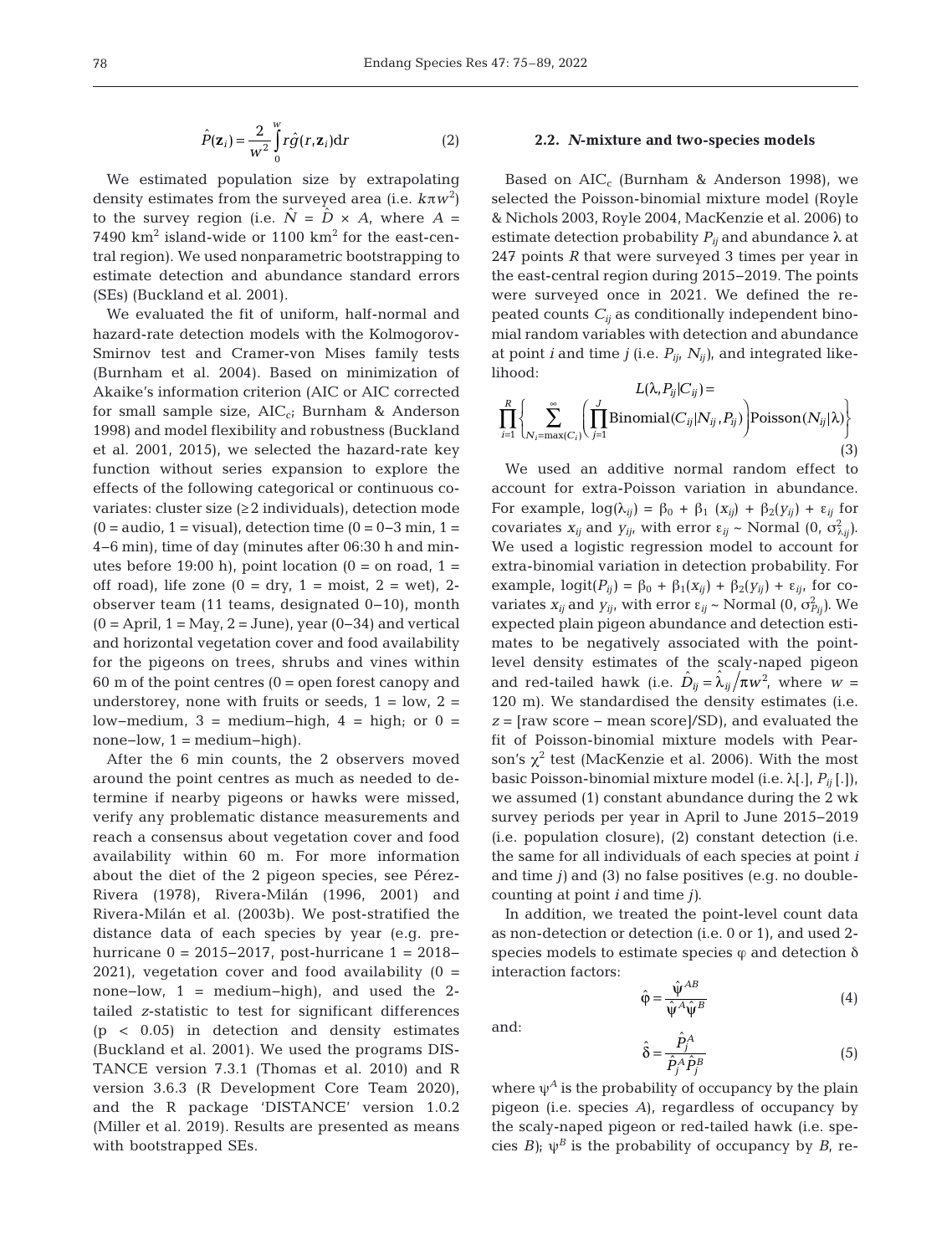gardless of occupancy by *A*; and ψ*AB* is the probability of *AB* co-occupancy (MacKenzie et al. 2004, 2006). *P<sup>A</sup> j* is the probability of detection for  $A$  during the  $j^{\text{th}}$  survey, given  $AB$  presence;  $P_j^B$  is the probability of detection for *B* during the  $j^{\text{th}}$  survey, given *AB* presence; and  $P_j^{AB}$  is the probability of  $AB$  co-detection during the *j*<sup>th</sup> survey, given *AB* presence (MacKenzie et al. 2004, 2006).

While  $\varphi$  and  $\delta = 1$  would suggest independent cooccupancy and co-detection (i.e.  $\psi^{AB} = \psi^A \times \psi^B$  and  $P_j^{AB} = P_j^A \times P_j^B$ ,  $\varphi$  and  $\delta < 1$  would suggest negative and  $\varphi$  and  $\delta$  > 1 would suggest positive co-occupancy and co-detection. We also estimated the probability of occupancy and detection of  $A$  during the  $j<sup>th</sup>$  survey, given *A* presence but *B* absence (denoted '*b*') (i.e. ψ*Ab* and  $P_j^{Ab}$ ). With  $\varphi$  and  $\delta < 1$ , we would expect  $\psi^{Ab}$  and  $P_j^{Ab}$  >  $\psi^{AB}$  and  $P_j^{AB}$ ; that is, higher plain pigeon occupancy and detection with scaly-naped pigeon and red-tailed hawk absence than presence at the surveyed points. For additional information about the formulation of 2-species models, see MacKenzie et al. (2004, 2006). We used the single-season Poissonbinomial mixture and 2-species models as implemented in the program PRESENCE version 2.13.6 (Hines 2020) and the R package 'UNMARKED' version 1.1.0 (Fiske & Chandler 2011). Results are presented as means with bootstrapped SEs.

#### **2.3. Bayesian state-space logistic model**

We modelled the population dynamics of the plain pigeon, scaly-naped pigeon and red-tailed hawk with the standard logistic equation (Runge et al. 2009, Rivera-Milán et al. 2014, 2016):

$$
N_{t+1} = N + r_m N_t \left( 1 - \left[ \frac{N_t}{K} \right] \right) - M_t \tag{6}
$$

where  $r_m$  is the maximum intrinsic rate of population growth,  $K$  is the population carrying capacity,  $N_t$  is the true unknown abundance state of the population, and  $M_t$  is the total number of human-induced deaths in year *t*.  $M_t = N_t \times m_t$ , where  $m_t$  is the mortality rate between year  $t$  and  $t + 1$ . We generated mortality rates randomly as part of the Markov chain Monte Carlo (MCMC) algorithm with uniform distributions (e.g. *m* ~ Uniform [0.01, 0.10] for the plain pigeon and red-tailed hawk to account for illegal hunting; and  $m \sim$  Uniform [0.05, 0.50] for the scaly-naped pigeon to account for legal and illegal hunting; Rivera-Milán et al. 2014, 2016). We re-parameterized the unknown abundance state as a proportion of population carrying capacity (i.e.  $N_t/K$ ) to reduce the autocorrelation of MCMC samples. We assumed that the error of state model predictions ε was lognormally distributed with mean 0 and estimated standard deviation σ*p*. Based on this reparameterization, we projected abundance forward in time with:

$$
P_{t+1} = \left(P_t + r_m P_t \left[1 - P_t\right] - \frac{M_t}{K}\right) e^{\varepsilon_t} \tag{7}
$$

We modelled the abundance proportion of the first year using a lognormal distribution with mean  $P_0$  and variance  $\sigma_{P_0}^2$ :

$$
P_1 \sim \text{Lognormal}(P_0, \sigma_{P_0}^2) \tag{8}
$$

While the process model in the state-space formulation accounted for our incomplete understanding of pigeon and hawk population dynamics, we related true abundance state to the distance sampling abundance estimates and SEs to account for observation variance (Knape 2008). That is, we specified that abundance  $y_t$  and observation variance  $\sigma_{t,o}^2$  were estimated from the surveys. Because the distribution of abundance estimates tends to be positively skewed, we assumed a lognormal distribution for  $\sigma_{t,o}^2$  (Buckland et al. 2001). We transformed abundance estimates to the natural logarithm scale by transforming the bootstrapped SEs to the standard deviations (SDs) of the corresponding lognormal distribution. To complete the observation model of the state-space formulation, we related true unknown abundance state (i.e.  $N_t = P_t \times K$  and estimated abundance with:

$$
\log(y_t) = \log(P_t K) + \mu_t \tag{9}
$$

where:

$$
\mu_t \sim \text{Normal}(0, \sigma_{t,0}^2) \tag{10}
$$

We assumed equal mortality for all individuals of each species, regardless of age and sex class. We also assumed additive mortality from natural and humaninduced disturbances, although the model formulation allowed for compensation through linear densitydependent population growth (Runge et al. 2009, Rivera-Milán et al. 2014, 2016). We estimated unobserved population parameters and unknown abundance states under the assumption of conditional independence for each time step. We specified uniform prior distributions with wide but biologically realistic ranges. For example, in the case of the plain pigeon island-wide (see Rivera-Milán et al. 2016, their Table 1), *rm* ~ Uniform (0.01, 1), *K* ~ Uniform (10 000, 100 000), and the mean of initial abundance on the log scale  $P_0$  ~ Uniform (−2, 0). For the SDs of process error and initial annual abundance proportion, we also used uniform priors (e.g.  $\sigma_p$  and  $\sigma_{t,o}^2$  ~ Uniform [0, 2]).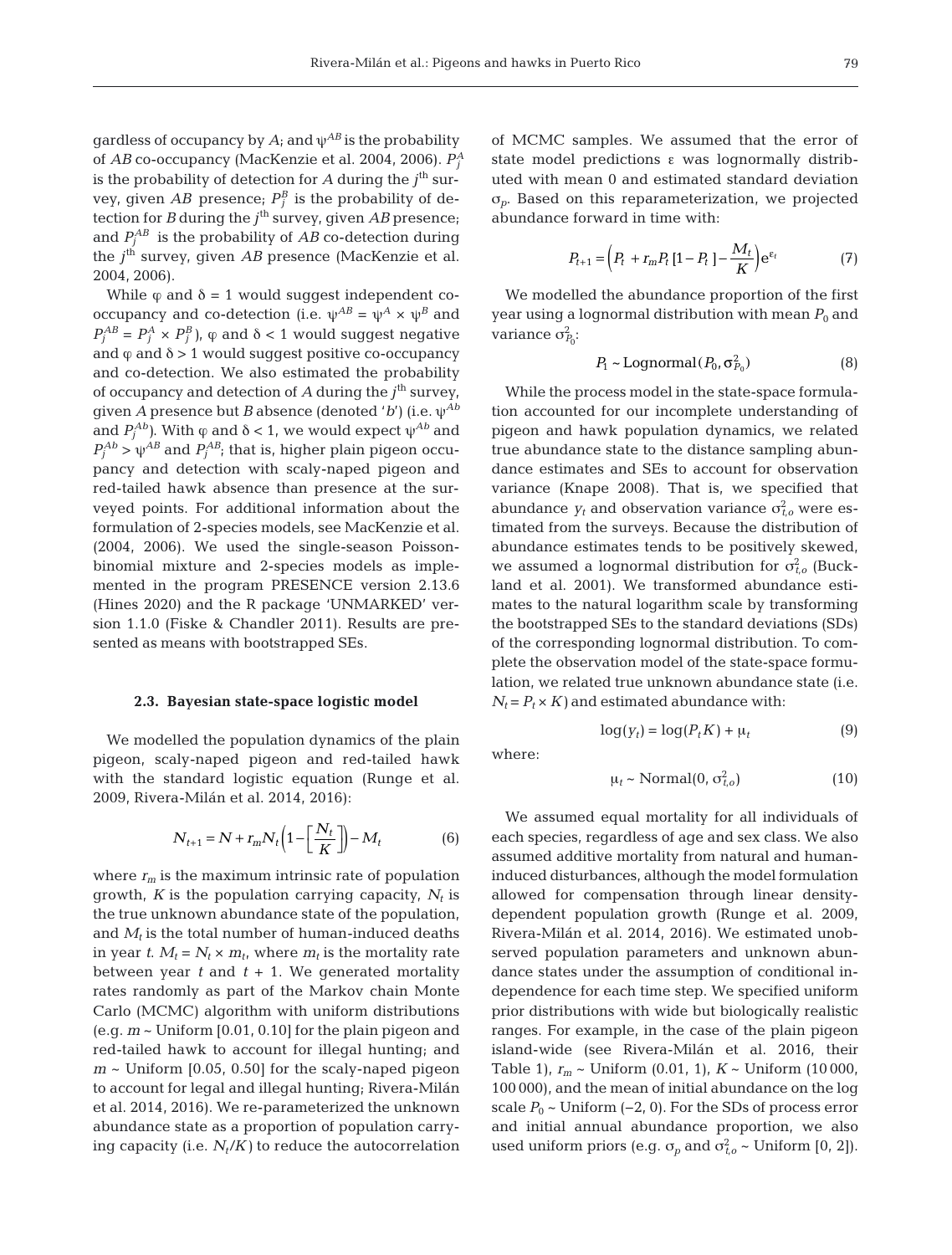To generate parameter posterior distributions, we ran the program JAGS version 4.3.0 (Plummer 2003) with the R package 'R2JAGS' version 0.5−7 (Su & Yajima 2015). We generated 250 000 iterations and used the first 50 000 iterations for a burn-in period. We thinned 3 Markov chains by 25 to obtain samples of 8000 iterations. We checked for convergence of the MCMC algorithm with trace plots and node summary statistics (e.g. Brooks-Gelman-Rubin diagnostic statistic *R)*, and made posterior predictive checks of model fit with Bayesian p-values (Gelman & Hill 2007). Results are presented as means ± SDs and medians with 2.5<sup>th</sup> and 97.5<sup>th</sup> percentiles.

# **3. RESULTS**

## **3.1. Distance sampling**

Overall, we made 803 plain pigeon detections (Fig. 1), 33 817 scaly-naped pigeon detections (Fig. 2), and 1624 red-tailed hawk detections (Fig. 3) at the 1400 points that were surveyed in April to June 1986−2021. The hazardrate key function without series expansion fit the distance data of the plain pigeon (e.g. range of Cramer-von Mises family tests  $0.70 < p \leq 0.80$ ; Fig. 1), scaly-naped pigeon (0.60 <  $p \le$ 0.70; Fig. 2) and red-tailed hawk  $(0.80 < p \le 0.90$ ; Fig. 3). Vegetation cover had a negative effect and was the most important detection covariate for the plain pigeon ( $\beta \pm SE = -0.24 \pm$ 0.06), scaly-naped pigeon ( $\beta = -0.82 \pm$ 0.04) and red-tailed hawk ( $\beta$  = -0.46 ± 0.03). Other covariates, such as point location ( $\triangle AIC_c \geq 3.68$ ), 2-observer team ( $ΔAIC<sub>c</sub> ≥ 4.31$ ) and year ( $ΔAIC<sub>c</sub> ≥$ 5.71), received less support from the distance data of the 3 species. For the plain pigeon, detection probability averaged 0.38 ± 0.06 in none−low vegetation cover and  $0.22 \pm 0.05$  in medium-

high vegetation cover  $(z = 2.05, p = 0.04)$ . For the scaly-naped pigeon, detection probability averaged 0.35 ± 0.03 in none−low vegetation cover and 0.27 ± 0.02 in medium−high vegetation cover (*z* = 2.22, p =



Fig. 1. Plain pigeon (a) detection probability  $g(r)$  and (b) probability density function  $f(r)$  based on the hazard-rate key function without series expansion and 803 detections made at the 1400 points surveyed on Puerto Rico in April to June 1986−2021



Fig. 2. Scaly-naped pigeon (a) detection probability  $g(r)$  and (b) probability density function ƒ*(r)* based on the hazard-rate key function without series expansion and 33 817 detections made at the 1400 points surveyed on Puerto Rico in April to June 1986−2021



Fig. 3. Red-tailed hawk (a) detection probability *g(r)* and (b) probability density function ƒ*(r)* based on the hazard-rate key function without series expansion and 1624 detections made at the 1400 points surveyed on Puerto Rico in April to June 1986−2021

0.03). For the red-tailed hawk, detection probability averaged 0.54 ± 0.10 in none−low vegetation cover and 0.26 ± 0.03 in medium−high vegetation cover (*z* = 2.68, p = 0.01). Overall, detection probability averaged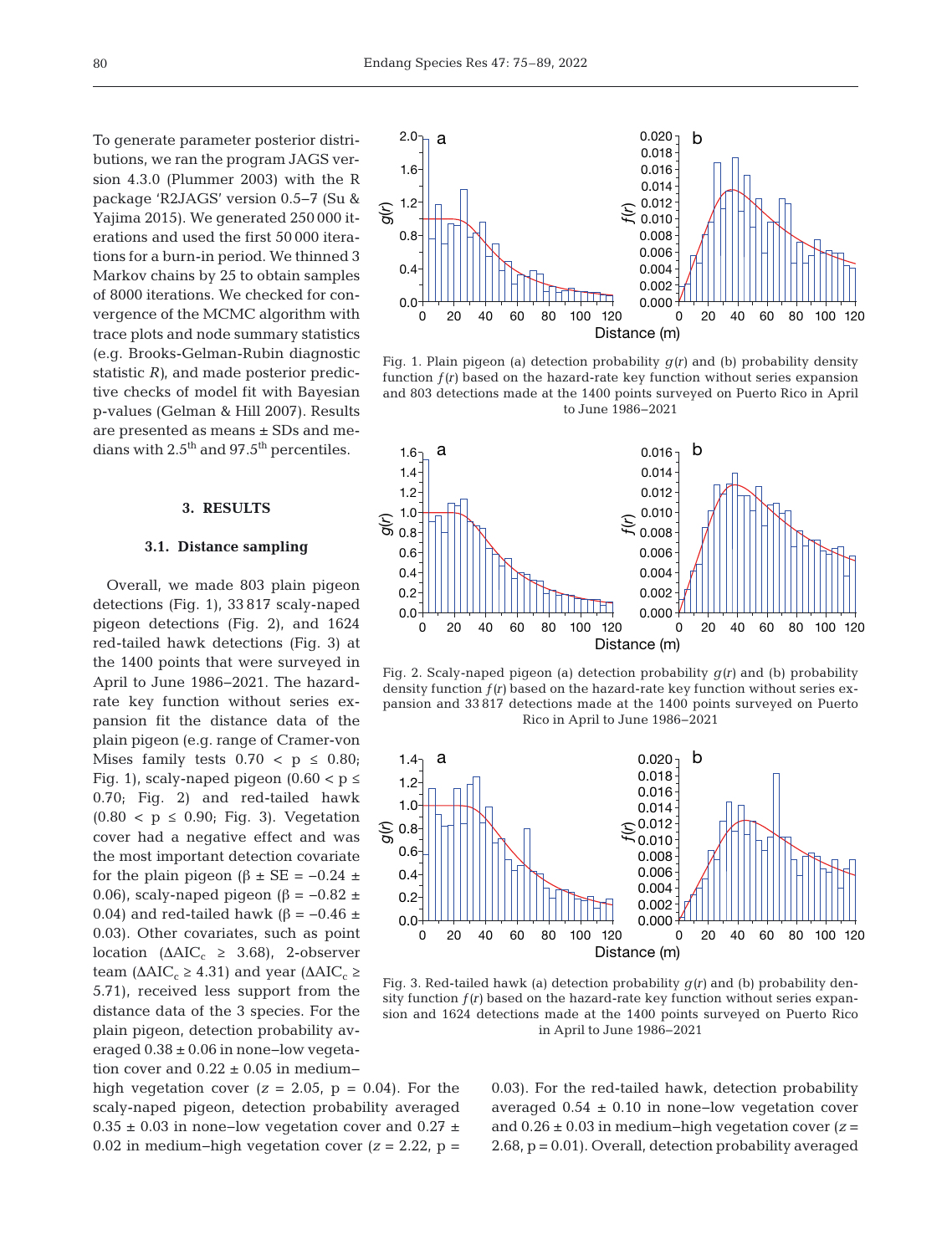$0.30 \pm 0.02$  for the plain pigeon (Fig. 1),  $0.32 \pm 0.01$  for the scaly-naped pigeon (Fig. 2) and  $0.40 \pm 0.03$  for the red-tailed hawk (Fig. 3).

Overall, plain pigeon density and population size averaged 2.66 ± 0.94 km<sup>-2</sup> and 20456 ± 6697 islandwide (Table 1, Fig. 4a), and  $5.43 \pm 1.81$  km<sup>-2</sup> and  $6149$ ± 2226 in the east-central region (Table 1, Fig. 4b). Plain pigeon density and population size declined island-wide  $(z = 2.25, p = 0.03)$  and in the east-central region  $(z = 2.58, p = 0.01)$  after Hurricane Hugo in 1989. Plain pigeon abundance did not decline significantly island-wide  $(z = 1.74, p = 0.08)$  or in the eastcentral region  $(z = 1.89, p = 0.06)$  after Hurricane Georges in 1998 (Table 1, Fig. 4). However, between 2017 and 2018 (i.e. before−after hurricanes Irma and

Table 1. Plain pigeon distance sampling abundance estimates with bootstrapped SEs island-wide and in the east-central region of Puerto Rico in April−June 1986−2021. For the island-wide estimates, density  $(\hat{D})$  = ind. km<sup>-2</sup> at 1400 surveyed points, and population size  $(\hat{N})$  = ind. 7490 km<sup>-2</sup>. For the east-central region,  $\hat{D}$  = ind. km<sup>-2</sup> at 247 surveyed points, and  $\hat{N}$  = ind. 1100 km<sup>-2</sup>

| Year | -Island-wide- |           |       | -East-central region- |       |           |       |           |
|------|---------------|-----------|-------|-----------------------|-------|-----------|-------|-----------|
|      | Ď             | <b>SE</b> | Ñ     | <b>SE</b>             | Ď     | <b>SE</b> | Ñ     | <b>SE</b> |
|      |               |           |       |                       |       |           |       |           |
| 1986 | 0.70          | 0.20      | 5018  | 1260                  | 1.20  | 0.30      | 1320  | 331       |
| 1987 | 1.50          | 0.30      | 11535 | 2445                  | 3.10  | 0.70      | 3410  | 723       |
| 1988 | 1.60          | 0.40      | 11984 | 2696                  | 2.10  | 0.50      | 2310  | 520       |
| 1989 | 1.40          | 0.30      | 10411 | 2613                  | 3.40  | 0.90      | 3740  | 939       |
| 1990 | 0.50          | 0.20      | 3745  | 1393                  | 1.00  | 0.40      | 1100  | 409       |
| 1991 | 1.30          | 0.40      | 9363  | 3286                  | 2.30  | 0.80      | 2530  | 888       |
| 1992 | 2.30          | 0.90      | 17227 | 6426                  | 4.30  | 0.90      | 4740  | 1768      |
| 1993 | 2.40          | 0.90      | 17602 | 6548                  | 3.40  | 0.15      | 3740  | 1391      |
| 1994 | 4.60          | 1.60      | 34454 | 11749                 | 6.20  | 2.10      | 6820  | 2326      |
| 1995 | 4.10          | 1.20      | 30709 | 9305                  | 5.70  | 1.70      | 6270  | 1900      |
| 1996 | 8.10          | 2.40      | 60669 | 18140                 | 8.10  | 2.40      | 8910  | 2664      |
| 1997 | 7.50          | 2.70      | 56175 | 20240                 | 12.80 | 3.80      | 13770 | 4961      |
| 1998 | 10.20         | 3.20      | 76398 | 23968                 | 20.20 | 6.50      | 22220 | 6971      |
| 1999 | 3.70          | 1.90      | 27713 | 14231                 | 7.20  | 2.30      | 7920  | 4067      |
| 2000 | 4.10          | 1.50      | 30709 | 11235                 | 8.10  | 3.00      | 8910  | 3260      |
| 2001 | 5.80          | 1.80      | 43442 | 13482                 | 15.50 | 4.70      | 17050 | 5291      |
| 2002 | 4.00          | 1.40      | 29960 | 10486                 | 11.00 | 3.70      | 12100 | 4235      |
| 2003 | 3.30          | 1.20      | 24717 | 8988                  | 9.00  | 3.40      | 9900  | 3600      |
| 2004 | 1.80          | 0.80      | 13482 | 5992                  | 5.10  | 2.30      | 5610  | 2493      |
| 2005 | 1.60          | 0.60      | 11984 | 4494                  | 4.90  | 1.50      | 5390  | 2021      |
| 2006 | 1.80          | 0.80      | 13482 | 5963                  | 5.20  | 2.30      | 5720  | 2530      |
| 2007 | 1.90          | 0.90      | 14231 | 6582                  | 8.00  | 3.70      | 8800  | 4070      |
| 2008 | 3.20          | 1.20      | 23968 | 9205                  | 6.50  | 1.00      | 8079  | 3103      |
| 2009 | 3.60          | 1.30      | 26964 | 4494                  | 7.20  | 1.10      | 7920  | 2904      |
| 2010 | 3.10          | 0.90      | 23219 | 2459                  | 5.10  | 0.70      | 5610  | 1716      |
| 2011 | 2.40          | 0.90      | 17602 | 3389                  | 5.10  | 2.00      | 5578  | 2203      |
| 2012 | 1.60          | 0.60      | 11984 | 3286                  | 3.90  | 1.50      | 4257  | 1633      |
| 2013 | 0.80          | 0.40      | 5992  | 2969                  | 2.60  | 1.30      | 2849  | 1412      |
| 2014 | 1.90          | 0.80      | 14445 | 1388                  | 4.40  | 1.70      | 4836  | 1915      |
| 2015 | 1.40          | 0.60      | 10446 | 4387                  | 3.50  | 1.50      | 3896  | 1636      |
| 2016 | 1.50          | 0.60      | 11235 | 4752                  | 3.70  | 1.60      | 4081  | 1726      |
| 2017 | 1.60          | 0.70      | 11984 | 5129                  | 3.90  | 1.70      | 4257  | 1822      |
| 2018 | 0.10          | 0.05      | 749   | 354                   | 0.50  | 0.10      | 550   | 110       |
| 2019 | 0.08          | 0.03      | 599   | 237                   | 0.40  | 0.10      | 440   | 110       |
| 2021 | 0.24          | 0.11      | 1781  | 839                   | 0.50  | 0.20      | 550   | 265       |
|      |               |           |       |                       |       |           |       |           |

María), plain pigeon density and population size declined from  $1.60 \pm 0.70$  km<sup>-2</sup> and  $11\,984 \pm 5129$  to 0.10 ± 0.05 km−2 and 749 ± 354 island-wide (*z* = 2.14, p = 0.03; Table 1, Fig. 4a), and from  $3.90 \pm 1.70$  km<sup>-2</sup> and 4257 ± 1822 to  $0.50 \pm 0.10$  km<sup>-2</sup> and  $550 \pm 110$  in the east-central region  $(z = 2.00, p = 0.05;$  Table 1, Fig. 4b). Plain pigeon abundance was at the lowest level ever estimated since monitoring started in 1986, and remained low during 2018−2021 (Table 1, Fig. 4). After the 1989, 1998 and 2017 hurricanes, plain pigeon abundance was higher at the points with medium− high than none−low vegetation cover (*z* > 2.30, p < 0.02) and food availability (*z* > 2.09, p < 0.04).

Overall, scaly-naped pigeon density and population size averaged 37.19 ± 5.88 km−2 and 278 780 ± 44 117

island-wide (Table 2, Fig. 5a), and  $42.95 \pm$ 8.03 km−2 and 47 080 ± 8854 in the east-central region (Table 2, Fig. 5b). Scaly-naped pigeon density and population size did not decline island-wide or in the east-central region after hurricanes Hugo in 1989 and Georges in 1998 (*z* < 1.17, p > 0.24; Table 2, Fig. 5). However, between 2017 and 2018, scaly-naped pigeon density and population size declined from 53.90 ± 5.10 km−2 and 403 711 ± 38 199 to 30.30 ± 2.79 km−2 and 226 947 ± 20 879) islandwide (*z* = 3.99, p < 0.001; Table 2, Fig. 5a), and from  $67.80 \pm 12.07$  km<sup>-2</sup> and  $74\,580 \pm 13\,275$ ) to 29.20 ± 4.38 km−2 and 32 120 ± 4818 in the east-central region  $(z = 3.08, p = 0.002)$ ; Table 2, Fig. 5b). Scaly-naped pigeon abundance returned to pre-hurricane levels in 2019 (Table 2, Fig. 5). After the 1989, 1998 and 2017 hurricanes, scaly-naped pigeon abundance was higher at the points with medium−high than none−low vegetation cover (*z* > 2.38, p < 0.02) and food availability (*z* > 2.19, p < 0.03).

Overall, red-tailed hawk density and population size averaged 2.49  $\pm$  0.57 km<sup>-2</sup> and 18 787 ± 4197 island-wide (Table 3, Fig. 6a), and  $1.63 \pm 0.41$  km<sup>-2</sup> and  $1844 \pm 468$  in the east-central region (Table 3, Fig. 6b). After the 1989 and 1998 hurricanes, red-tailed hawk abundance did not decline significantly island-wide or in the east-central region (*z* < 1.58, p > 0.11; Table 3, Fig. 6). Red-tailed hawk density and population size island-wide averaged 2.81 ± 0.73  $km^{-2}$  and 21 066 ± 5498 in 2017, and 1.93 ± 0.52 km<sup>-2</sup> and 14 456 ± 3860 in 2018 (*z* = 0.98, p = 0.33; Table 3, Fig. 6a). However, in the east-central region, red-tailed hawk density and population size averaged 2.20 ± 0.53  $km^{-2}$  and 2420 ± 581 in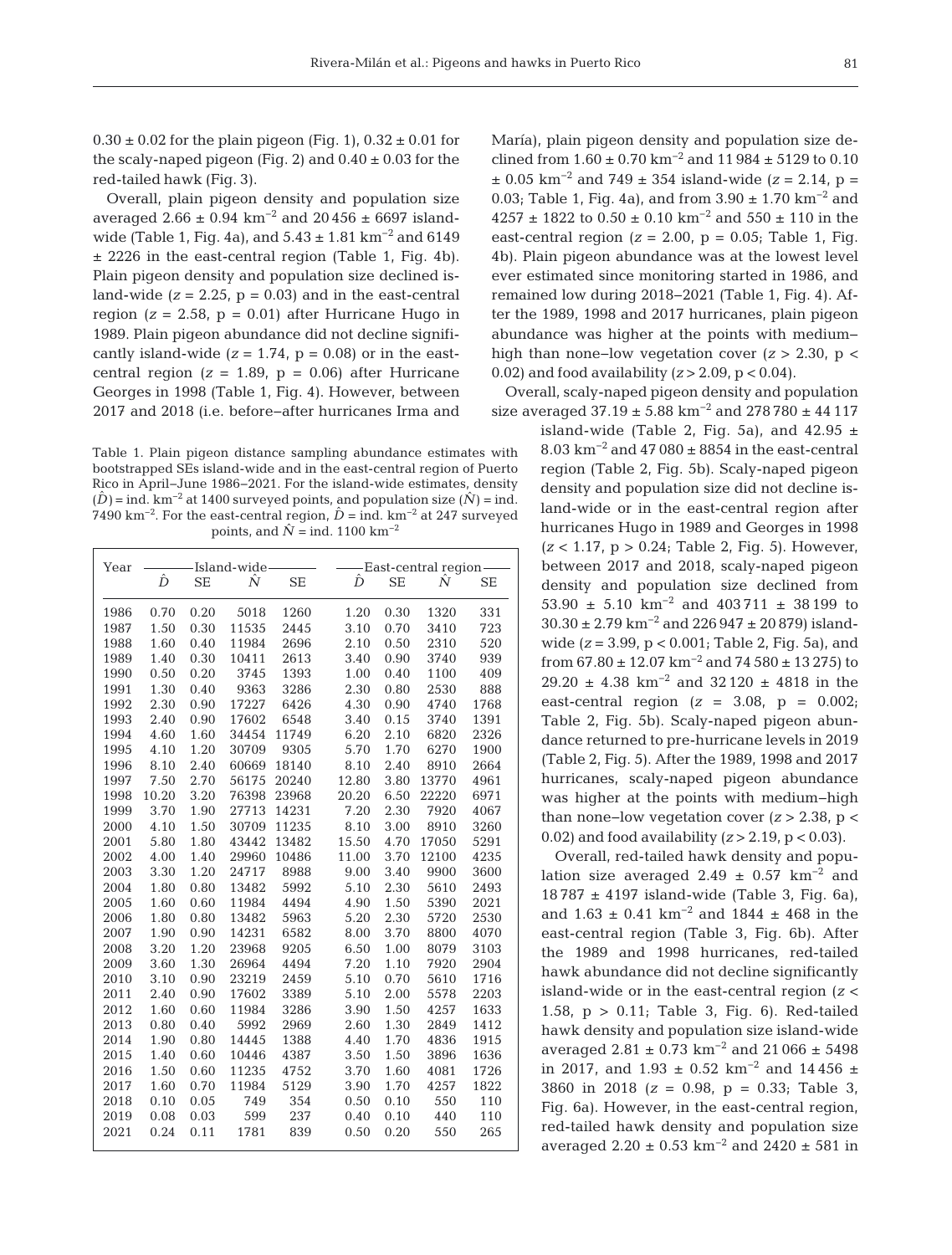

Fig. 4. Plain pigeon distance sampling abundance estimates with bootstrapped SEs (crosses with vertical lines) in April to June 1986−2021, and Bayesian state-space logistic model means and SDs (circles with vertical lines) with medians and 2.5−97.5th percentiles (dashed lines) and predicted abundance (a) island-wide and (b) in the east-central region of Puerto Rico in April to June 2020−2030. The arrows point to post-hurricane abundance estimates in April to June 1990, 1999 and 2018. Surveys were not conducted in 2020

2017, and  $1.00 \pm 0.31$  km<sup>-2</sup> and  $1100 \pm 341$  in 2018 (*z* = 1.96, p = 0.05; Table 1, Fig. 6b). After the 1989, 1998 and 2017 hurricanes, red-tailed hawk abundance was higher at the points with medium−high than none-low vegetation cover  $(z > 2.42, p < 0.02)$ .

## **3.2.** *N***-mixture and two-species models**

The most basic Poisson-binomial mixture model fit the plain pigeon count data collected at the 247 points that were surveyed 3 times per year in the east-central region in April−June 2015−2019 (range of Pearson's  $\chi^2 = 0.62 - 2.13$ , df = 7, p = 0.95–0.99; range of  $AIC_c$  values = 709.46–837.37). More complex models (e.g.  $\lambda$  [pigeon + hawk density],  $P_{ij}$ [pigeon + hawk density]; range of Pearson's  $\chi^2$  = 0.61−1.98, df = 7, p = 0.96−0.99; range of  $\Delta AIC_c$  values = 0.52−0.62) were informative but increased the SEs of detection and abundance estimates. As a result, there was a positive but variable association between the plain pigeon and scaly-naped pigeon point-level density estimates (range of beta coefficients β = 0.24−0.70, SE = 0.20−0.50) and detection estimates ( $β = 0.26 - 0.56$ , SE = 0.22-0.41), and there was a negative but variable association between the plain pigeon and red-tailed hawk point-level density estimates (β =  $-1.06$  to  $-1.22$ , SE = 0.97 $-1.11$ ) and detection estimates (β =  $-1.02$  to  $-1.27$ , SE = 0.84− 1.10). The Poisson-binomial mixture models and distance sampling hazard-rate models generated similar abundance estimates for the east-central region during 2015−2019. For example, based on the Poisson-binomial mixture models, population size averaged  $543 \pm 237$  for the plain pigeon,  $42807 \pm 1417$  for the scaly-naped pigeon and  $1353 \pm 96$  for the redtailed hawk in 2018 and 2019. For comparison with the distance sampling abundance estimates, see Tables 1−3.

Based on the 2-species models, plain pigeon occupancy averaged  $0.32 \pm 0.03$ , scaly-naped pigeon occupancy averaged  $0.91 \pm 0.04$ , and red-tailed hawk occupancy averaged  $0.68 \pm 0.14$  at the points that were surveyed in the east-central region during 2015−2019. Co-occupancy ψ*AB* averaged 0.48 ± 0.05 for the plain pigeon and scaly-naped pigeon, and  $0.19 \pm 0.08$  for the plain pigeon and red-tailed hawk. That is, the species interaction factor  $\varphi$  averaged  $1.66 \pm 0.25$  for the plain pigeon and scaly-naped pigeon, and  $0.90 \pm 0.43$  for the plain pigeon and redtailed hawk. Plain pigeon detection probability, given both pigeon species presence, averaged  $0.37 \pm 1$ 0.11). Scaly-naped detection probability, given both pigeon species presence, averaged  $0.69 \pm 0.03$ . Redtailed hawk detection probability, given plain pigeon and red-tailed hawk presence, averaged  $0.70 \pm 0.15$ . Co-detection  $(P_j^{AB})$  averaged 0.37  $\pm$  0.06 for the plain pigeon and scaly-naped pigeon, and  $0.17 \pm 0.06$  for the plain pigeon and red-tailed hawk. That is, the detection interaction factor δ averaged 1.42 ± 0.49 for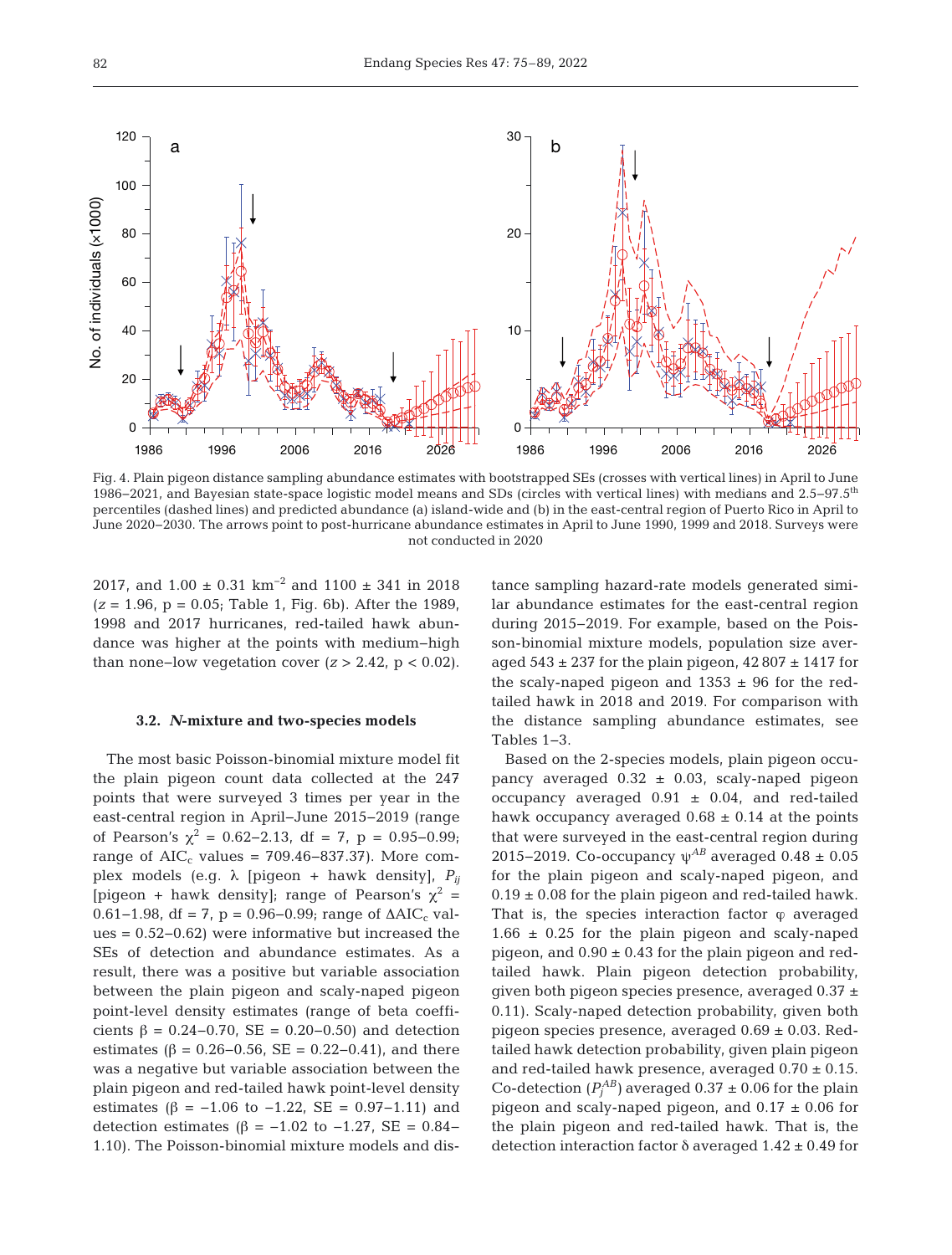Table 2. As in Table 1, but for scaly-naped pigeon

| Year | -Island-wide- |                |           |       | -East-central region- |             |       |  |  |
|------|---------------|----------------|-----------|-------|-----------------------|-------------|-------|--|--|
|      | Ď             | Ñ<br>SE        | <b>SE</b> | Ď     | <b>SE</b>             | Ñ           | SE    |  |  |
| 1986 | 7.30          | 1.76<br>54677  | 13166     | 14.60 | 3.27                  | 16060       | 3597  |  |  |
| 1987 | 8.40          | 1.80<br>62916  | 13501     | 16.80 | 3.71                  | 18480       | 4084  |  |  |
| 1988 | 16.30         | 122087<br>4.00 | 29970     | 16.30 | 3.91                  | 17930       | 4303  |  |  |
| 1989 | 20.90         | 156541<br>5.14 | 38480     | 21.80 | 5.38                  | 23980       | 5923  |  |  |
| 1990 | 32.50         | 8.52<br>243425 | 63786     | 25.20 | 6.25                  | 27720       | 6875  |  |  |
| 1991 | 15.20         | 113848<br>3.68 | 27539     | 18.20 | 4.08                  | 20020       | 4484  |  |  |
| 1992 | 15.40         | 3.94<br>115346 | 29482     | 25.40 | 6.27                  | 27940       | 6901  |  |  |
| 1993 | 25.06         | 4.51<br>187723 | 33792     | 30.10 | 6.77                  | 33110       | 7450  |  |  |
| 1994 | 31.25         | 6.07<br>234030 | 45489     | 32.50 | 7.64                  | 35750       | 8401  |  |  |
| 1995 | 38.00         | 8.80<br>284656 | 65941     | 38.00 | 8.40                  | 41805       | 9239  |  |  |
| 1996 | 39.16         | 293338<br>8.76 | 65638     | 39.16 | 8.66                  | 43080       | 9521  |  |  |
| 1997 | 37.85         | 9.12 283523    | 68338     | 37.85 | 7.57                  | 41639       | 8328  |  |  |
| 1998 | 40.10         | 10.16 300349   | 76134     | 50.00 | 12.00                 | 55000       | 13200 |  |  |
| 1999 | 53.20         | 12.30 398468   | 92145     | 40.30 | 9.39                  | 44330       | 10329 |  |  |
| 2000 | 50.40         | 377496<br>8.07 | 60435     | 50.40 | 8.01                  | 55440       | 8815  |  |  |
| 2001 | 45.50         | 340795<br>5.95 | 44557     | 45.50 | 7.28                  | 50050       | 8008  |  |  |
| 2002 | 46.00         | 6.96<br>344540 | 52162     | 46.00 | 7.27                  | 50600       | 7995  |  |  |
| 2003 | 26.00         | 4.28<br>194740 | 32043     | 52.00 | 7.96                  | 57200       | 8752  |  |  |
| 2004 | 32.70         | 5.70<br>244923 | 42696     | 65.40 | 11.71                 | 71940       | 12877 |  |  |
| 2005 | 45.30         | 339297<br>6.54 | 48984     | 45.30 | 7.11                  | 49830       | 7823  |  |  |
| 2006 | 31.80         | 238182<br>6.48 | 48571     | 63.60 | 12.53                 | 69960       | 13782 |  |  |
| 2007 | 45.90         | 6.53<br>343791 | 48921     | 61.80 | 10.07                 | 67980       | 11081 |  |  |
| 2008 | 41.20         | 5.75<br>308603 | 43053     | 51.30 | 9.49                  | 56430       | 10440 |  |  |
| 2009 | 41.20         | 3.50<br>308588 | 26215     | 41.20 | 8.12                  | 45320       | 8928  |  |  |
| 2010 | 53.60         | 4.98<br>401427 | 37293     | 53.60 | 9.43                  | 58955       | 10376 |  |  |
| 2011 | 52.91         | 396281<br>5.05 | 37792     | 52.91 | 10.58                 | 58199       | 11640 |  |  |
| 2012 | 52.22         | 391135<br>5.11 | 38292     | 44.40 | 6.75                  | 48840       | 7424  |  |  |
| 2013 | 43.33         | 324560<br>5.58 | 41771     | 43.33 | 7.89                  | 47665       | 8675  |  |  |
| 2014 | 35.27         | 2.77<br>264150 | 20726     | 70.53 | 13.12                 | 77587       | 14431 |  |  |
| 2015 | 41.98         | 3.29<br>314438 | 24620     | 64.00 |                       | 10.18 70400 | 11194 |  |  |
| 2016 | 40.87         | 6.71<br>306129 | 50289     | 61.80 | 10.20                 | 67980       | 11217 |  |  |
| 2017 | 53.90         | 403711<br>5.10 | 38199     | 67.80 | 12.07                 | 74580       | 13275 |  |  |
| 2018 | 30.30         | 226947<br>2.79 | 20879     | 29.20 | 4.38                  | 32120       | 4818  |  |  |
| 2019 | 47.70         | 357273<br>4.77 | 74783     | 38.90 | 6.22                  | 42790       | 6846  |  |  |
| 2021 | 64.00         | 6.46 479360    | 48415     | 62.90 | 9.88                  | 69190       | 10863 |  |  |

the 2 pigeon species, and  $0.64 \pm 0.33$  for the plain pigeon and red-tailed hawk.

The probability of occupancy and detection of the plain pigeon, given plain pigeon presence but scaly-naped pigeon absence, averaged  $0.13 \pm 0.06$  and  $0.20 \pm 0.09$ ; that is,  $\psi^{Ab}$ and  $P_j^{Ab} < \psi^{AB}$  and  $P_j^{AB}$ . However, the probability of occupancy and detection of the plain pigeon, given plain pigeon presence but redtailed hawk absence, averaged  $0.40 \pm 0.25$ and  $0.71 \pm 0.20$ ; that is,  $\psi^{Ab}$  and  $P_j^{Ab} > \psi^{AB}$  and  $P_j^{AB}$ . The association patterns were similar during 2015−2019. For example, before the 2017 hurricanes,  $\varphi$  and  $\delta$  averaged 1.16  $\pm$  0.45 and  $1.42 \pm 0.96$  for the 2 pigeon species (i.e. positive but variable associations), and  $0.89 \pm$ 0.44 and  $0.36 \pm 0.19$  for the plain pigeon and red-tailed hawk (i.e. negative but variable associations).

### **3.3. Bayesian state-space logistic model**

Markov chains and node summary statistics showed convergence of the MCMC algorithm (e.g. Brooks-Gelman-Rubin diagnostic statistic, range of  $R = 1.00-1.01$ , and Bayesian pvalues showed no evidence of model lack of fit (range of  $p = 0.29-0.57$ ). Posterior estimates of maximum population growth rate *rm* and carrying capacity *K* for the 2 pigeon species and red-tailed hawk are provided in Table 4. Posterior mean  $\pm$  SD estimates of  $r_m$ 



Fig. 5. As in Fig. 4, but for scaly-naped pigeon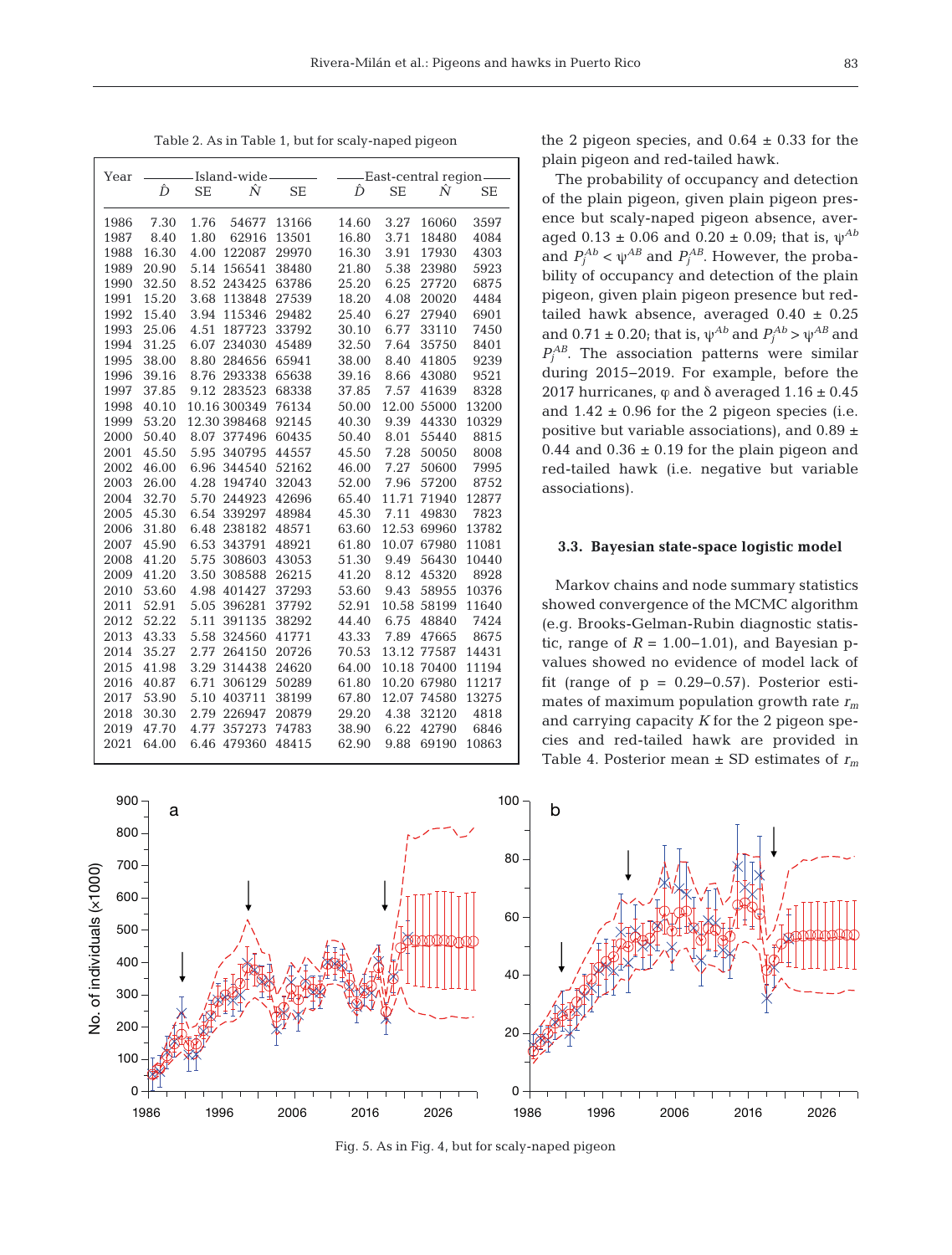Table 3. As in Table 1, but for red-tailed hawk

| Year | Island-wide |           |       | -East-central region- |  |      |           |      |           |
|------|-------------|-----------|-------|-----------------------|--|------|-----------|------|-----------|
|      | Ď           | <b>SE</b> | Ñ     | <b>SE</b>             |  | Ď    | <b>SE</b> | Ñ    | <b>SE</b> |
| 1986 | 1.67        | 0.42      | 12508 | 3115                  |  | 1.00 | 0.28      | 1104 | 309       |
| 1987 | 1.80        | 0.48      | 13482 | 3559                  |  | 1.11 | 0.31      | 1221 | 342       |
| 1988 | 1.90        | 0.34      | 14231 | 2576                  |  | 1.20 | 0.32      | 1320 | 356       |
| 1989 | 1.88        | 0.47      | 14089 | 3494                  |  | 1.20 | 0.31      | 1320 | 343       |
| 1990 | 1.30        | 0.33      | 9737  | 2483                  |  | 0.90 | 0.19      | 990  | 208       |
| 1991 | 1.37        | 0.31      | 10246 | 2346                  |  | 1.14 | 0.25      | 1256 | 276       |
| 1992 | 1.39        | 0.35      | 10381 | 2626                  |  | 1.66 | 0.48      | 1830 | 531       |
| 1993 | 1.26        | 0.29      | 9405  | 2173                  |  | 1.51 | 0.32      | 1658 | 348       |
| 1994 | 1.81        | 0.35      | 13573 | 2633                  |  | 1.75 | 0.44      | 1920 | 480       |
| 1995 | 2.42        | 0.48      | 18129 | 3608                  |  | 1.90 | 0.46      | 2095 | 503       |
| 1996 | 2.52        | 0.55      | 18910 | 4085                  |  | 1.80 | 0.52      | 1980 | 574       |
| 1997 | 2.41        | 0.47      | 18027 | 3497                  |  | 1.89 | 0.38      | 2077 | 415       |
| 1998 | 2.61        | 0.65      | 19541 | 4866                  |  | 2.00 | 0.50      | 2200 | 550       |
| 1999 | 1.58        | 0.34      | 11805 | 1826                  |  | 1.29 | 0.39      | 1420 | 426       |
| 2000 | 1.62        | 0.47      | 12108 | 1986                  |  | 1.50 | 0.34      | 1648 | 494       |
| 2001 | 1.99        | 0.36      | 14905 | 2683                  |  | 1.50 | 0.39      | 1650 | 429       |
| 2002 | 2.14        | 0.60      | 16029 | 4472                  |  | 1.68 | 0.49      | 1848 | 536       |
| 2003 | 2.34        | 0.47      | 17527 | 3540                  |  | 1.80 | 0.47      | 1980 | 515       |
| 2004 | 2.94        | 0.74      | 22043 | 5577                  |  | 1.65 | 0.33      | 1818 | 364       |
| 2005 | 2.77        | 0.55      | 20747 | 4108                  |  | 1.92 | 0.44      | 2116 | 487       |
| 2006 | 2.91        | 0.60      | 21796 | 4512                  |  | 1.79 | 0.45      | 1971 | 493       |
| 2007 | 3.13        | 0.70      | 23451 | 5277                  |  | 1.76 | 0.40      | 1933 | 445       |
| 2008 | 3.41        | 0.71      | 25527 | 5310                  |  | 1.91 | 0.55      | 2100 | 609       |
| 2009 | 3.51        | 0.70      | 26275 | 5255                  |  | 2.00 | 0.40      | 2200 | 440       |
| 2010 | 3.84        | 1.11      | 28728 | 8331                  |  | 2.10 | 0.53      | 2310 | 578       |
| 2011 | 3.76        | 1.02      | 28175 | 7607                  |  | 2.20 | 0.62      | 2420 | 678       |
| 2012 | 3.70        | 0.70      | 27712 | 5265                  |  | 2.30 | 0.62      | 2530 | 683       |
| 2013 | 3.90        | 0.78      | 29210 | 5871                  |  | 2.30 | 0.58      | 2530 | 633       |
| 2014 | 3.54        | 0.72      | 26517 | 5409                  |  | 2.10 | 0.57      | 2310 | 624       |
| 2015 | 3.78        | 0.81      | 28299 | 6056                  |  | 2.00 | 0.54      | 2200 | 594       |
| 2016 | 3.68        | 0.91      | 27552 | 6805                  |  | 2.10 | 0.46      | 2310 | 508       |
| 2017 | 2.81        | 0.73      | 21066 | 5498                  |  | 2.20 | 0.53      | 2420 | 581       |
| 2018 | 1.93        | 0.52      | 14456 | 3860                  |  | 1.00 | 0.31      | 1100 | 341       |
| 2019 | 1.75        | 0.43      | 13121 | 3188                  |  | 1.09 | 0.32      | 1200 | 348       |
| 2021 | 2.43        | 0.45      | 18222 | 3389                  |  | 1.41 | 0.32      | 1550 | 357       |

and *K* island-wide were  $0.23 \pm 0.11$  and  $49\,235 \pm 6835$  for the plain pigeon,  $0.55 \pm 0.05$ and  $534134 \pm 40216$  for the scaly-naped pigeon, and  $0.17 \pm 0.10$  and  $43130 \pm 20869$ for the red-tailed hawk (Table 4). Posterior mean estimates of  $r_m$  and  $K$  in the east-central region were 0.26 ± 0.12 and 9725 ± 2793 for the plain pigeon,  $0.57 \pm 0.06$  and  $60\,820 \pm 0.06$ 4622 for the scaly-naped pigeon, and  $0.25 \pm$ 0.12 and 2962  $\pm$  999 for the red-tailed hawk (Table 4).

Plain pigeon predicted abundance  $N_p$  for 2020−2030 averaged 11 102 ± 17 705 SD  $(median = 5955, 2.5-97.5<sup>th</sup> percentiles =$ 324−13 803) island-wide and 3034 ± 3942 (median = 1744, 2.5–97.5<sup>th</sup> percentiles = 115– 13 386) in the east-central region (Fig. 4). For the scaly-naped pigeon,  $N_p$  averaged 465 825  $± 138680$  (median = 448824, 2.5–97.5<sup>th</sup> percentiles = 244 415−784 155) island-wide and  $53\,498 \pm 10\,860$  (median = 52 546, 2.5–97.5<sup>th</sup>) percentiles = 34 917−78 387) in the east-central region (Fig. 5). For the red-tailed hawk,  $N_p$  averaged 17 874  $\pm$  6120 (median = 17 171, 2.5−97.5th percentiles = 8043−31 951) islandwide and 1680 ± 463 (median = 1662, 2.5−  $97.5<sup>th</sup>$  percentiles = 865–2691) in the east-central region (Fig. 6).

Predicted abundance was variable mainly due to process variance (i.e. range of  $\sigma_o^2$  coefficient of variation  $CV = 0.40 - 0.73$ ; and range of observation variance  $\sigma_o^2$  CV = 0.17–0.37). For the plain pigeon,  $\sigma_P^2$  posterior mean  $\pm$  SD



Fig. 6. As in Fig. 4, but for red-tailed hawk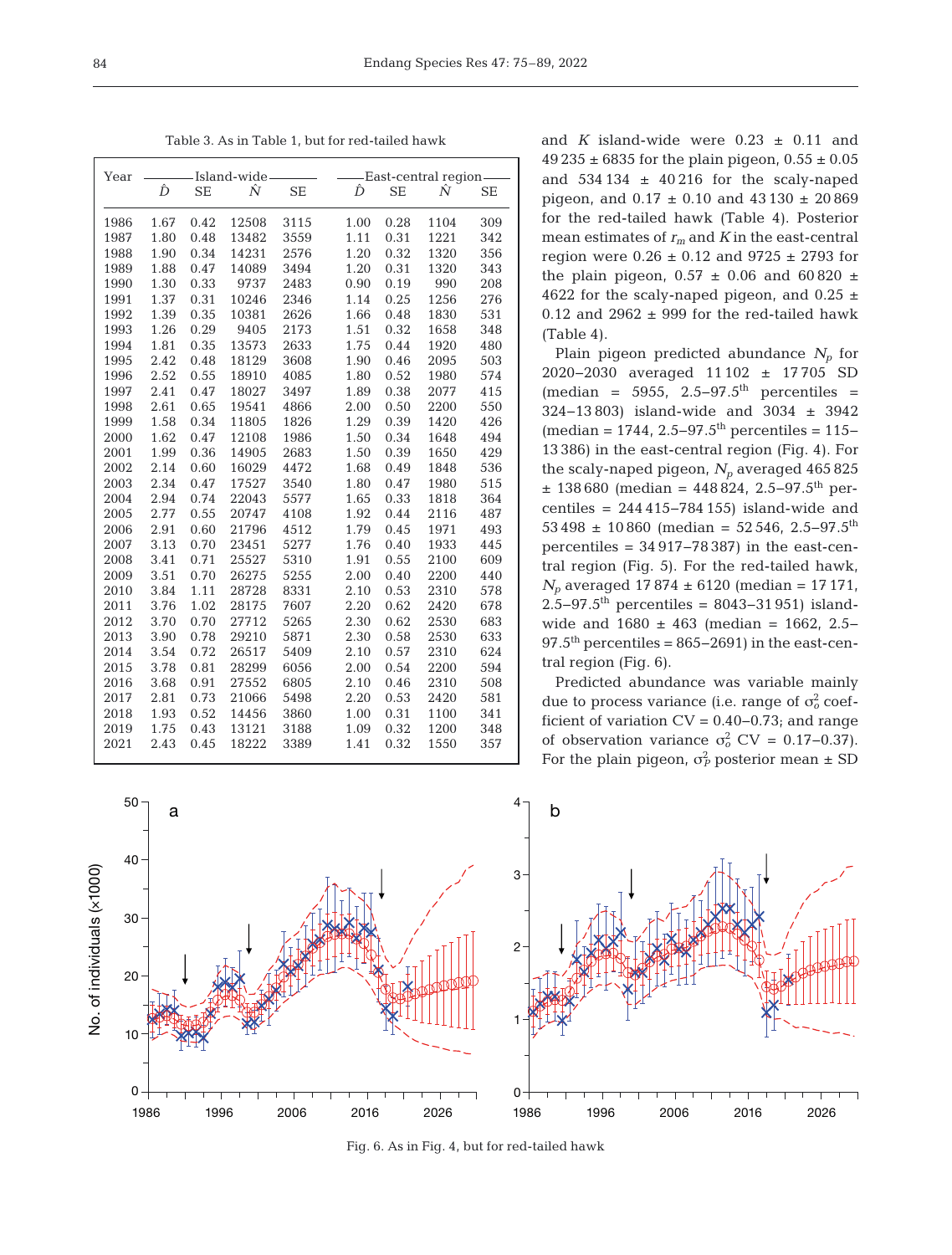| Table 4. Posterior estimates of maximum population growth rate $r_m$ and population  |  |  |
|--------------------------------------------------------------------------------------|--|--|
| carrying capacity K for the plain pigeon, scaly-naped pigeon and red-tailed hawk     |  |  |
| island-wide and in the east-central region of Puerto Rico in April to June 1986–2021 |  |  |

| Island-wide  | <b>Species</b>     | $r_m$   | <b>SD</b> | Median | $2.5^{\text{th}}$ | $97.5^{\rm th}$    |
|--------------|--------------------|---------|-----------|--------|-------------------|--------------------|
|              | Plain pigeon       | 0.232   | 0.113     | 0.207  | 0.095             | 0.295              |
|              | Scaly-naped pigeon | 0.550   | 0.046     | 0.536  | 0.502             | 0.676              |
|              | Red-tailed hawk    | 0.165   | 0.104     | 0.142  | 0.028             | 0.416              |
| Island-wide  | <b>Species</b>     | К       | SD        | Median | $2.5^{\text{th}}$ | $97.5^{th}$        |
|              | Plain pigeon       | 49 2 35 | 16835     | 43628  | 30.538            | 58600              |
|              | Scaly-naped pigeon | 534 134 | 40216     | 521415 | 500725            | 640312             |
|              | Red-tailed hawk    | 43130   | 20869     | 35 540 | 19675             | 92.563             |
| East-central | <b>Species</b>     | $r_m$   | <b>SD</b> | Median | $2.5^{\text{th}}$ | $97.5^{\text{th}}$ |
|              | Plain pigeon       | 0.255   | 0.124     | 0.228  | 0.097             | 0.562              |
|              | Scaly-naped pigeon | 0.566   | 0.061     | 0.546  | 0.502             | 0.735              |
|              | Red-tailed hawk    | 0.249   | 0.118     | 0.238  | 0.065             | 0.477              |
| East-central | <b>Species</b>     | К       | <b>SD</b> | Median | $2.5^{\text{th}}$ | $97.5^{\text{th}}$ |
|              | Plain pigeon       | 9725    | 2793      | 9314   | 5404              | 15980              |
|              | Scaly-naped pigeon | 60820   | 4622      | 60408  | 52980             | 70732              |
|              | Red-tailed hawk    | 2962    | 999       | 2561   | 1928              | 5626               |

was 0.25 ± 0.11 (median = 0.23, 2.5−97.5th per centiles =  $0.10 - 0.30$ ) island-wide and  $0.26 \pm 0.10$  (median =  $0.24$ , 2.5–97.5<sup>th</sup> percentiles =  $0.11-0.51$ ) in the east-central region. For the scaly-naped pigeon,  $\sigma_F^2$ posterior mean was  $0.07 \pm 0.03$  (median = 0.06, 2.5− 97.5<sup>th</sup> percentiles = 0.03–0.13) island-wide and 0.03 ± 0.01 (median = 0.02, 2.5–97.5<sup>th</sup> percentiles = 0.01–  $0.06$ ) in the east-central region. For the red-tailed hawk,  $\sigma_P^2$  posterior mean was  $0.04 \pm 0.02$  (median = 0.04, 2.5–97.5<sup>th</sup> percentiles =  $0.01-0.10$ ) island-wide and  $0.02 \pm 0.01$  (median = 0.02, 2.5–97.5<sup>th</sup> percentiles = 0.001−0.06) in the east-central region.

## **4. DISCUSSION**

The plain pigeon population recovered after the 1989 and 1998 hurricanes, but the most severe abundance decline occurred after the 2017 hurricanes. In contrast, the scaly-naped pigeon and red-tailed hawk populations did not decline, or recovered faster from their declines, than the plain pigeon population after the 1989, 1998 and 2017 hurricanes. That is, the scalynaped pigeon and red-tailed hawk populations showed more 'resistance' and 'resilience' (sensu Pimm 1991) than the plain pigeon population. Hugo in 1989 was a stronger hurricane but affected a smaller portion of the island than Georges did in 1998 (see Uriarte et al. 2019, their Fig. 1). However, based on the abundance decline in April to June 1990, we suggested that a hurricane with the intensity of Hugo but the path of Georges would have been devastating for the plain pigeon population (Rivera-Milán et al. 2003a,b). In September 2017, hurricane Irma brought heavy rains and category 2 winds that affected mostly the northeastern and east-central regions. However, a hurricane with the path and intensity of María had not occurred since the 3 major hurricanes that occurred in 1899−1932 (see Boose et al. 2004, their Table 2 and Fig. 4), and the structural vegetation damage from recordbreaking rainfall and category 4 winds was extensive in lowland and highland forests across the island, including the centre of abundance of the plain pigeon in the east-central region (see Hall et al. 2020, their Figs. 1 & 3).

Because of reproductive adaptations and strategies typical of the columbids (e.g. crop-milk production, multiple brooding and extended nesting seasons; Blockstein & Westmoreland 1993), successful reproduction is of key importance for population recovery after major hurricanes (Rivera-Milán 1996, 2001, Rivera-Milán et al. 2003b). However, contrary to the scaly-naped pigeon, which was actively calling and nesting during the 2018−2021 surveys, the plain pigeon was rarely calling and the few nesting attempts we observed were unsuccessful most likely due to nest predators, such as the black rat *Rattus rattus* and pearly-eyed thrasher *Margarops fuscatus*, which were abundant in second-growth forests of the eastcentral region (Rivera-Milán 1996, 2001, Rivera-Milán et al. 2003b, Ventosa-Febles 2019). In addition, because the detection probability of the plain pigeon and scaly-naped pigeon was higher at the points with none−low than medium−high vegetation cover, the extensive structural vegetation damage caused by the 2017 hurricanes may have increased pigeon exposure and predation rates (Santana C. & Temple 1988, Ruiz-Lebrón et al. 1995, Beissinger et al. 2008, Vilella & Nimitz 2012, Vilella et al. 2013, Gallardo et al. 2019).

Detection, abundance and occupancy estimates suggested positive but variable associations between the plain pigeon and scaly-naped pigeon (i.e. contrary to what we expected,  $\varphi$  and  $\delta > 1$ ), and negative but variable associations between the plain pigeon and red-tailed hawk (i.e. as we expected,  $\varphi$  and  $\delta$  < 1). Although alternative explanations cannot be excluded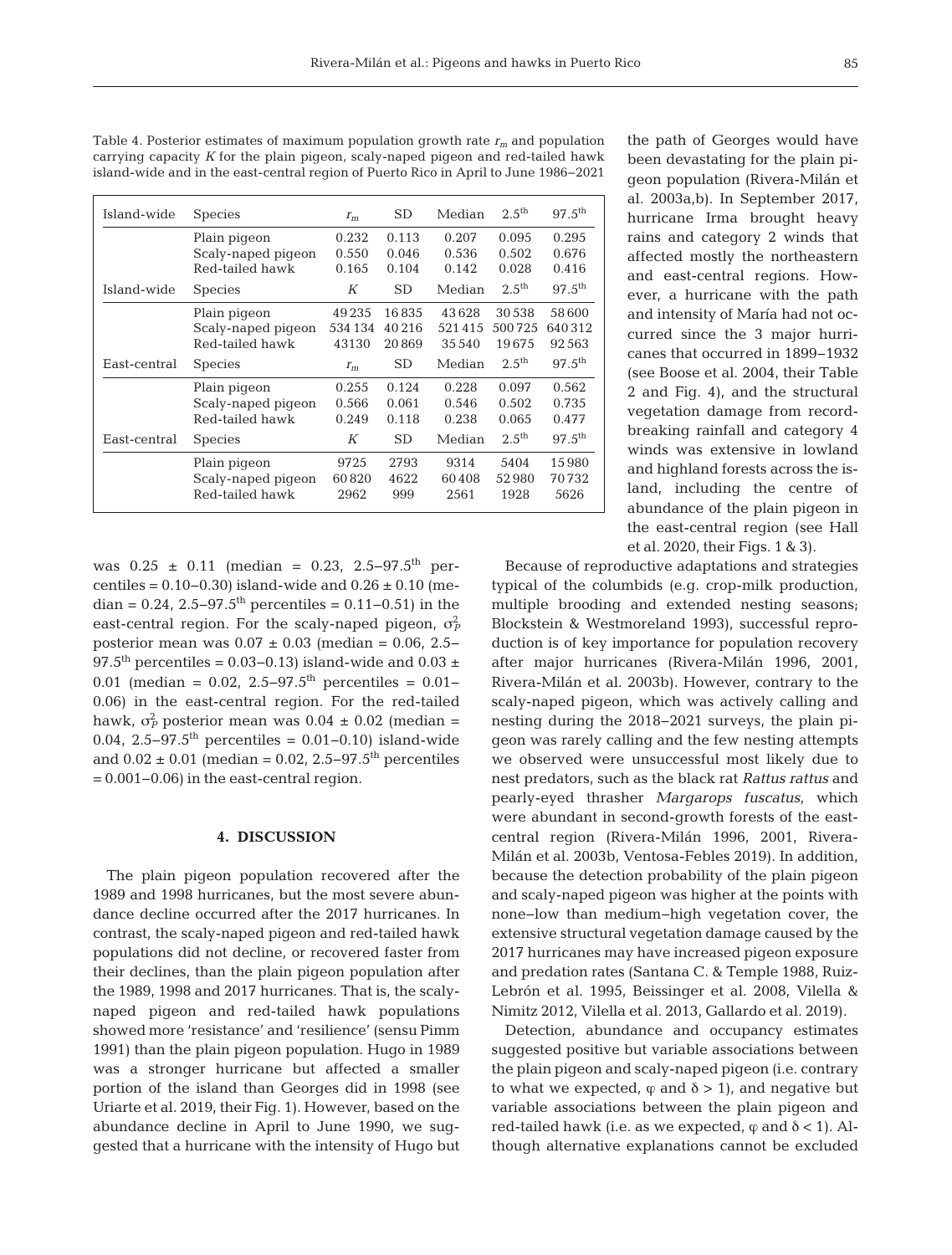with our survey-based count data (e.g. competitive interactions from exploitation, interference or exclusion; Pérez-Rivera 1978, Poling & Hayslette 2006, Cooper et al. 2007), we suggest that a simple explanation for the positive associations is that both pigeon species responded similarly to hawk predation and foraging resources, converging at localities with medium−high vegetation cover and food availability (James & Boecklen 1984, Rivera-Milán 1995a, 1996, 2001, Rivera-Milán et al. 2003b). As a result, plain pigeon detection and occupancy estimates were higher with scaly-naped pigeon presence than absence at the points surveyed in the east-central region during 2015−2019 (i.e.  $ψ^{Ab}$  and  $P_j^{Ab}$  <  $ψ^{AB}$  and  $P_j^{AB}$ ). In addition, because both pigeon species were observed flying and feeding together on plants such as the Puerto Rico royal palm *Roystonea borinquena*, day-blooming jasmine *Cestrum diurnum* and princess vine *Cissus verticillata* before−after the 1989, 1998 and 2017 hurricanes, and because similar results were obtained with different datasets (e.g. transect surveys of columbid nests during 1986−1999; see Rivera-Milán 2001, their Fig. 2), we suggest that individual-level competitive interactions with the scaly-naped pigeon had a negligible effect on the plain pigeon population dynamics.

Regarding predator−prey interactions, because the red-tailed hawk was observed attacking the plain pigeon and scaly-naped pigeon before−after the 1989, 1998 and 2017 hurricanes, we suggest that the pigeons tended to avoid localities with none−low vegetation cover and medium−high hawk density. As a result, plain pigeon detection and occupancy estimates were higher with red-tailed hawk absence than presence at the points surveyed in the east-central region during 2015−2019 (i.e.  $\psi^{Ab}$  and  $P_j^{Ab} > \psi^{AB}$ and  $P_j^{AB}$ ). Although the pigeons can respond to hawk audio and visual cues with avoidance and other antipredator behaviours (Burger et al. 1989, Cook et al. 2005, Stephan & Bugnyar 2013), we suggest that additive mortality from predation and humaninduced disturbance can influence the population dynamics of both pigeon species (Rivera-Milán et al. 2014, 2016), and increase the risk of extinction of the plain pigeon at lowered abundance levels (i.e. distance sampling mean  $\pm$  SE estimates  $\dot{N}$  = 1043  $\pm$  476 island-wide and  $N = 522 \pm 157$  at the centre of abundance in the east-central region in April to June 2018−2021; Table 1, Fig. 4).

In the Bayesian state-space logistic model, the para meter  $r_m$  represented the exponential rate of increase of the pigeon and hawk populations from low numbers and under favourable environmental conditions (i.e. in the absence of natural and human-induced disturbances and with plenty of food and other resources needed to maximize reproductive and recruitment rates; Niel & Lebreton 2005, Runge et al. 2009). In the model, the parameter *K* represented the abundance levels above which the pigeon and hawk populations tended to decline due to the effects of density dependence (e.g. the size of home ranges and limited space with suitable resources to survive and reproduce; Vilella & Nimitz 2012, Vilella et al. 2013). Although parameters  $r_m$  (range of CVs =  $0.08-0.63$ ) and *K* (CVs = 0.08–0.49) and abundance predictions  $N_p$ (CVs = 0.30−1.60) were difficult to estimate with precision (e.g. at CVs < 0.20) from survey-based count data collected annually under varying environmental conditions (i.e. future population dynamics may or may not repeat previous ones due to uncertainty from climate change, extreme weather and variation in density-independent and density-dependent responses, resulting in high process variance; Knape 2008, Knape & de Valpine 2011, Oppel et al. 2014, Sæther et al. 2016), we monitored the recovery of the pigeon and hawk populations from low numbers during a period of natural reforestation of abandoned pasturelands and croplands (Koenig 1953, Brandeis & Turner 2013, Yuan et al. 2017), and before−after severe abundance de clines from the landfall of 3 major hurricanes during 1986−2021 (Boose et al. 2004, Uriarte et al. 2019, Hall et al. 2020). Because parameter posterior estimates and abundance predictions were updated annually with survey-based count data, we continued learning from monitoring and modelling, despite imperfect observations of population state (e.g. due to detection probability), partial control over human-induced disturbance (e.g. due to illegal hunting) and incomplete understanding of population dynamics (e.g. due to environmental stochasticity).

In addition, although we made a series of simplifying assumptions (e.g. linear density dependence and equal mortality probability, regardless of age and sex class), the Bayesian state-space logistic model was useful for estimation and prediction, despite differences in life-history characteristics and demographic traits (i.e. columbid early maturity with low survival and high reproductive rates as opposed to raptor delayed maturity with high survival and low reproductive rates). For example, using the demographic invariant method (see Niel & Lebreton 2005, their Eq. 15), and assuming annual survival rates were in the range of 0.40−0.70 for hatch-year and after-hatch year pigeons (Vilella et al. 2013), *rm* was in the range of 0.24−0.60; and assuming annual survival rates were in the range of 0.70−0.95 for after-hatch year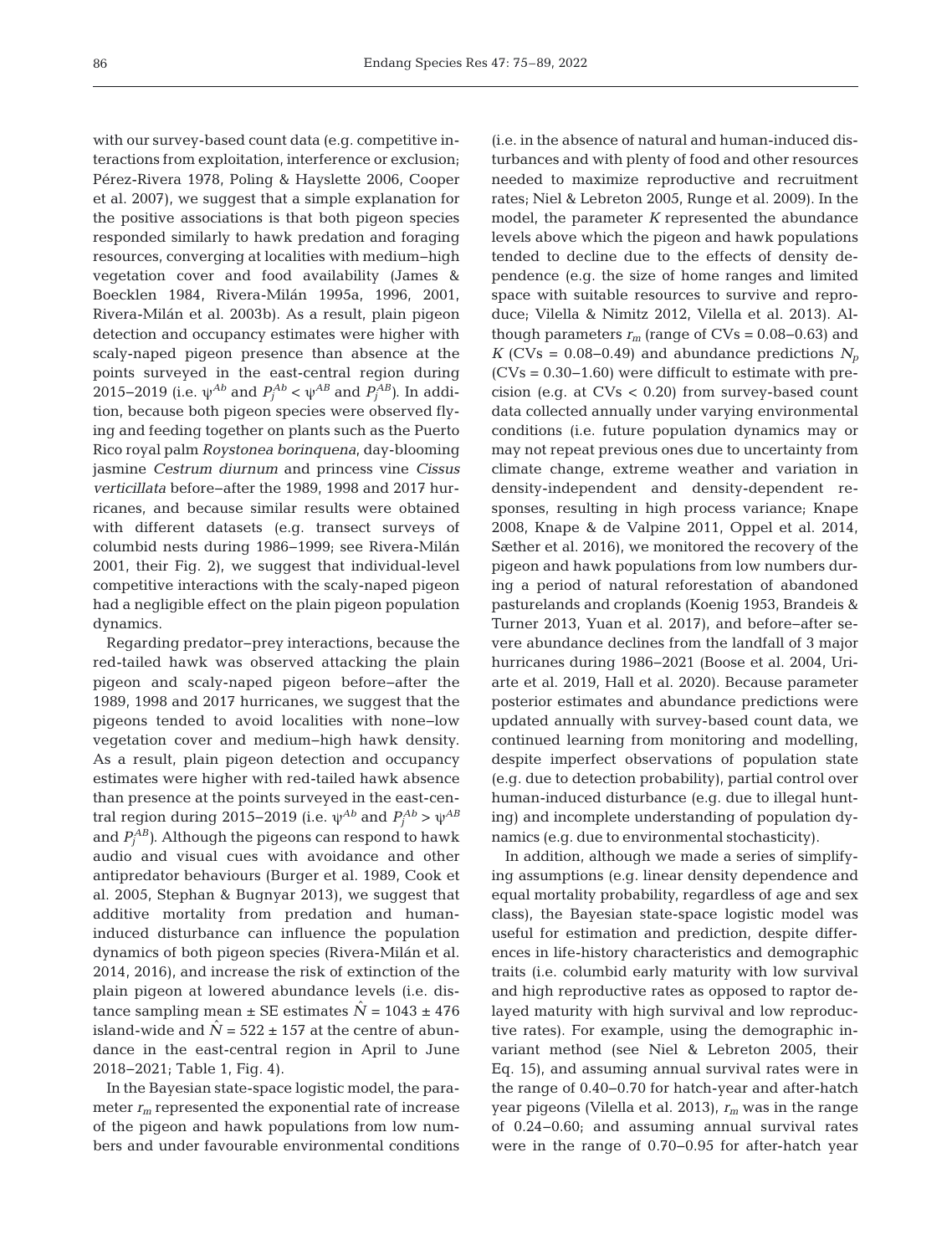and after-second year hawks (Gallardo et al. 2019), *rm* was in the range of 0.03−0.24 (for comparison, see the medians and 2.5–97.5<sup>th</sup> percentiles in Table 4). Likewise, using life-stage survival probabilities and a seasonal matrix model, Gallardo et al. (2019) obtained an intrinsic rate of increase *r* in the range of 0.05−0.24 for the red-tailed hawk. The model provided an adequate representation of the pigeon and hawk survey-based count data (i.e. Bayesian p-values were within the range of 0.1−0.9; Gelman & Hill 2007), and generated reasonable posterior estimates of  $K$  and  $N_p$ , including 2020 when surveys were not conducted due to the coronavirus pande mic. The posterior estimates of *K* overlapped with the distance sampling abundance estimates, and have been used to set population management objectives (Sanderson 2006, Traill et al. 2010, Rivera-Milán et al. 2014, 2016). The posterior estimates of  $N_p$ , which accounted for observation and process variance, also provided valuable information about the expected magnitude of the pigeon and hawk population fluctuations during 2020−2030.

Based on our monitoring and modelling results, we suggest that the abundance of the plain pigeon, scaly-naped pigeon and red-tailed hawk increased from low numbers and approached carrying capacity levels during the late 1990s in response to increased foraging and nesting resources in second-growth forests across the island. However, while the abundance of the scaly-naped pigeon and red-tailed hawk continued fluctuating around carrying capacity, we suggest that the abundance of the plain pigeon declined during 2002−2017 as a result of habitat loss and degradation from development, which was widespread in the east-central region (see Martinuzzi et al. 2007, their Fig. 8), and the combined effects of predation and human-induced mortality (Rivera-Milán 1996, Rivera-Milán et al. 2003b, 2016). The plain pigeon has a clutch size of 1 egg instead of the typical columbid clutch size of 2 eggs (Blockstein & Westmoreland 1993), which can limit annual reproductive output and lower maximum population growth rate. The 2.5−97.5th percentiles of *rm* ranged from 0.50 to 0.74 for the scaly-naped pigeon and from 0.10 to 0.56 for the plain pigeon. That is, population doubling time  $(t = \ln[2]/r_m)$  ranged from 0.94 to 1.38 yr for the scaly-naped pigeon and from 1.24 to 7.30 yr for the plain pigeon. Therefore, the plain pigeon population had less 'demographic vigour' (sensu Caughley 1977) and was less resilient (Pimm 1991) than the scaly-naped pigeon population to natural and humaninduced disturbances.

The plain pigeon population did not recover during the 2018−2021 surveys and may undergo a prolonged bottleneck (Miyamoto et al. 1994, Beissinger et al. 2008), which may result in extinction, particularly if human-induced disturbance continues unabated, reproduction remains unsuccessful, and an other hurricane with the path and intensity of María makes landfall on Puerto Rico during the current de cade. Therefore, in addition to long-term monitoring, which is needed to update the posterior estimates of population parameters and increase the precision of abundance predictions, we recommend to (1) continue predator removal efforts at nesting localities to increase and maintain reproductive success rates above  $0.40 \pm 0.05$  (SE) (Rivera-Milán et al. 2003b, Ventosa-Febles 2019), (2) use radio and satellite tele metry to estimate annual survival rates and quantify movements and resource use (Meyer & Wilmers 2007, Vilella et al. 2013), (3) combine count, telemetry and nesting data using an integrated population modelling framework (Johnson et al. 2010, Oppel et al. 2014) and (4) initiate a captive breeding programme with reintroduction methods similar to the Puerto Rican parrot *Amazona vittata* (White et al. 2005, Earnhardt et al. 2014, Clubb et al. 2015). We also need to minimize human-induced mortality from illegal hunting (Rivera-Milán et al. 2016); and, be cause most of the island forests are under private ownership (Brandeis & Turner 2013), we need to engage landowners in habitat conservation through programmes such as the Partners for Fish and Wildlife (see www.fws.gov/caribbean/ES/ and www. fws.gov/partners/). We consider the plain pigeon sub species *Patagioenas inornata wetmorei* a unique conservation unit (Miyamoto et al. 1994, Russello et al. 2010) in need of targeted, question-driven monitoring and evidence-based management (Sutherland et al. 2004, Nichols & Williams 2006, Lindenmayer & Likens 2010), aiming to increase and maintain abundance above the carrying capacity  $2.5<sup>th</sup>$  percentiles  $(i.e. > 30000$  island-wide and  $>5000$  in the east-central region; Sanderson 2006, Traill et al. 2010, Rivera-Milán et al. 2016).

*Acknowledgements*. Thanks to the editors and 4 anonymous referees for helpful comments and suggestions to improve the manuscript. We received support from the US Fish and Wildlife Service, Division of Migratory Bird Management, Branch of Assessment and Decision Support, the US Department of Agriculture, Animal and Plant Health Inspection Service and the Puerto Rico Department of Natural and Environmental Resources, Division of Terrestrial Resources through Commonwealth and Federal Aid funds. The findings and conclusions in this article are those of the authors and do not necessarily represent the views, determinations or policies of our respective agencies. Similarly, the use of trade, firm or product names does not imply agency endorsement.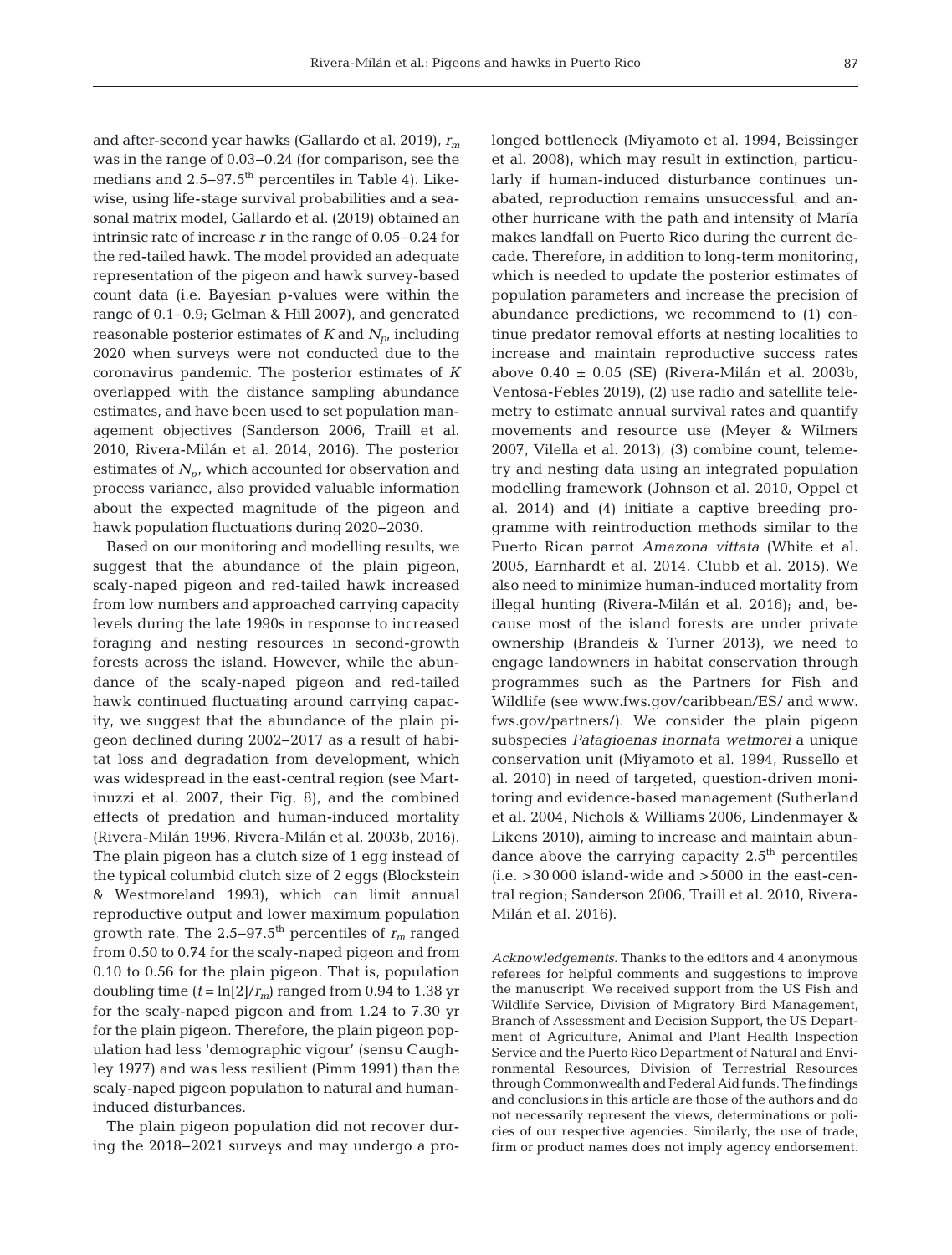#### LITERATURE CITED

- Begon M, Mortimer M, Thompson DJ (1996) Population ecology, 3rd edn. Blackwell Science, Malden, MA
- [Beissinger SR, Wunderle JM Jr, Meyers MJ, Sæther BE,](https://doi.org/10.1890/07-0018.1)  Engen S (2008) Anatomy of a bottleneck: diagnosing factors limiting population growth in the Puerto Rican parrot. Ecol Monogr 78: 185−203
- [Biasutti M, Sobel AH, Camargo SJ, Creyts TT \(2012\) Pro](https://doi.org/10.1007/s10584-011-0254-y)jected changes in the physical climate of the Gulf Coast and Caribbean. Clim Change 112: 819−845
	- Blockstein DE, Westmoreland D (1993) Reproductive strategy. In: Baskett TS, Sayre MW, Tomlinson RE, Mirarchi RE (eds) Ecology and management of the mourning dove. Stackpole Books, Harrisburg, PA, p 105–116
- Boose ER, Serrano MI, Foster DR (2004) Landscape and regional impacts of hurricanes in Puerto Rico. Ecol Monogr 74: 335−352
	- Brandeis TJ, Turner JA (2013) Puerto Rico's forests, 2009. Resour Bull SRS-RB-191. US Department of Agriculture Forest Service, Southern Research Station, Asheville, NC
	- Buckland ST, Anderson DR, Burnham KP, Laake JL, Borchers DL, Thomas L (2001) Introduction to distance sampling. Oxford University Press, New York, NY
	- Buckland ST, Rexstad EA, Marques TA, Oedekoven CS (2015) Distance sampling: methods and applications. Springer, New York, NY
- [Burger JM, Gochfeld M, Gochfeld DJ, Saliva JE \(1989\) Nest](https://doi.org/10.2307/2388651)  site selection in Zenaida dove (*Zenaida aurita)* in Puerto Rico. Biotropica 21: 244−249
	- Burnham KP, Anderson DR (1998) Model selection and inference: a practical information theoretic approach. Springer-Verlag, New York, NY
- Burnham KP, Buckland ST, Laake JL, Borchers DL, Marques TA, Bishop JRB, Thomas L (2004) Further topics in distance sampling. In: Buckland ST, Anderson DR, Burnham KP, Laake JL, Borchers DL, Thomas L (eds) Advanced distance sampling. Oxford University Press, New York, NY, p 307–392
- Caughley G (1977) Analysis of vertebrate populations. John Wiley & Sons, New York, NY
- [Clubb S, Vélez J, Garner MM, Zaias J, Gray C \(2015\) Health](https://doi.org/10.1647/2013-067)  and reproductive assessment of selected Puerto Rican parrots (*Amazona vittata)* in captivity. J Avian Med Surg 29: 313−325
- [Cook RG, Levison DG, Gillett SR, Blaisdell AP \(2005\) Capac](https://doi.org/10.3758/BF03196384)ity and limits of associative memory in pigeons. Psychon Bull Rev 12:350-358
- [Cooper CB, Hochachka WM, Dhondt AA \(2007\) Contrasting](https://doi.org/10.1890/06-0855)  natural experiments confirm competition between house finches and house sparrows. Ecology 88: 864−870
- Danforth ST (1931) Puerto Rican ornithological records. J Agric Univ P R 15: 33−106
- [Earnhardt J, Vélez-Valentín J, Valentín R, Long S, Lynch C,](https://doi.org/10.1002/zoo.21109)  Schowe K (2014) The Puerto Rican parrot reintroduction program. Zoo Biol 33:89–98
- [Fiske I, Chandler R \(2011\) UNMARKED:an R package for](https://doi.org/10.18637/jss.v043.i10)  fitting hierarchical models of wildlife occurrence and abundance. J Stat Softw 43: 1−23
- [Gallardo JC, Vilella FJ, Colvin ME \(2019\) A seasonal popula](https://doi.org/10.1111/ibi.12703)tion matrix model of the Caribbean red-tailed hawk *Buteo jamaicensis jamaicensis* in eastern Puerto Rico. Ibis 161: 459–466
	- Gelman A, Hill J (2007) Data analysis using regression and multilevel/hierarchical models. Cambridge University Press, New York, NY
- [Goldenberg SB, Landsea CW, Mestas-Nuñez AM, Gray WM](https://doi.org/10.1126/science.1060040)

(2001) The recent increase in Atlantic hurricane activity: causes and implications. Science 293: 474−479

- [Hall J, Muscarella R, Quebberman A, Arellano G, Thompson](https://doi.org/10.1038/s1598-020-61164-2)  J, Zimmerman JK, Uriarte M (2020) Hurricane-induced rainfall is a stronger predictor of tropical forest damage in Puerto Rico than maximum wind speeds. Sci Rep 10:4318
- Hines JE (2020) PRESENCE: software to estimate patch occupancy and related parameters. US Geological Survey, Patuxent Wildlife Research Center, Laurel, MD. www. mbr-pwrc.usgs.gov/software/presence.html (accessed 7 October 2021)
	- James FC, Boecklen WJ (1984) Interspecific morphological relationships and the densities of birds. In: Strong DR, Simberloff D, Abele LG, Thistle AB (eds) Ecological communities: conceptual issues and the evidence. Princeton University Press, Princeton, NJ, p 458–477
- [Johnson HE, Mills LS, Wehausen JD, Stephenson TR \(2010\)](https://doi.org/10.1111/j.1365-2664.2010.01846.x)  Combining ground count, telemetry and mark−resight data to infer population dynamics in an endangered species. J Appl Ecol 47: 1083−1093
- $\blacktriangleright$  [Knape J \(2008\) Estimability of density dependence in mod](https://doi.org/10.1890/08-0071.1)els of time series data. Ecology 89: 2994−3000
- [Knape J, de Valpine P \(2011\) Effects of weather and climate](https://doi.org/10.1098/rspb.2010.1333)  on the dynamics of animal population time series. Proc R Soc B 278:985-992
- Koenig N (1953) A comprehensive agricultural program for Puerto Rico. US Department of Agriculture, Washington, DC
- [Lindenmayer DB, Likens GE \(2010\) The science and applica](https://doi.org/10.1016/j.biocon.2010.02.013)tion of ecological monitoring. Biol Conserv 143: 1317−1328
- [MacKenzie DI, Bailey LL, Nichols JD \(2004\) Investigating](https://doi.org/10.1111/j.0021-8790.2004.00828.x)  species co-occurrence patterns when species are detected imperfectly. J Anim Ecol 73:546-555
	- MacKenzie DI, Nichols JD, Royle JA, Pollock KH, Bailey LL, Hines JE (2006) Occupancy estimation and modeling: inferring patterns and dynamics of species occurrence. Allan Press, Burlington, MA
- [Marques TA, Thomas L, Fancy SG, Buckland ST \(2007\) Im](https://doi.org/10.1093/auk/124.4.1229)  proving estimates of bird density using multiple-covariate distance sampling. Auk 124: 1229−1243
- [Martinuzzi S, Gould WA, Ramos-González OM \(2007\) Land](https://doi.org/10.1016/j.landurbplan.2006.02.014)  development, land use, and urban sprawl in Puerto Rico integrating remote census and population census data. Landsc Urban Plann 79: 288−297
- Meyer KD, Wilmers T (2007) Foraging habitats, winter residency, survival, and philopatry of adult white-crowned pigeons (*Patagioenas leucocephala)* in the lower Florida Keys. Final report. Florida Fish and Wildlife Conservation Commission, Tallahassee, FL
- [Miller DL, Rexstad E, Thomas L, Marshall L, Laake JL \(2019\)](https://doi.org/10.18637/jss.v089.i01)  Distance sampling in R. J Stat Soft 89: 1−28
- [Miyamoto MM, Allard MW, Moreno JA \(1994\) Conservation](https://doi.org/10.2307/4088823)  genetics of the plain pigeon (*Columba inornata)* in Puerto Rico. Auk 111:910-916
- Newton I (1998) Population limitation in birds. Academic Press, San Diego, CA
- [Nichols JD, Williams BK \(2006\) Monitoring for conservation.](https://doi.org/10.1016/j.tree.2006.08.007)  Trends Ecol Evol 21:668-673
- $\blacktriangleright$  Niel C, Lebreton JD (2005) Using demographic invariants to detect overharvested bird populations from incomplete data. Conserv Biol 19: 826−835
- [Oppel S, Hilton G, Ratcliffe N, Fenton C and others \(2014\)](https://doi.org/10.1890/13-0733.1)  Assessing population viability while accounting for demographic and environmental uncertainty. Ecology 95: 1809−1818
	- Pérez-Rivera RA (1978) Preliminary work of the feeding habits, nesting habitat and reproductive activities of the